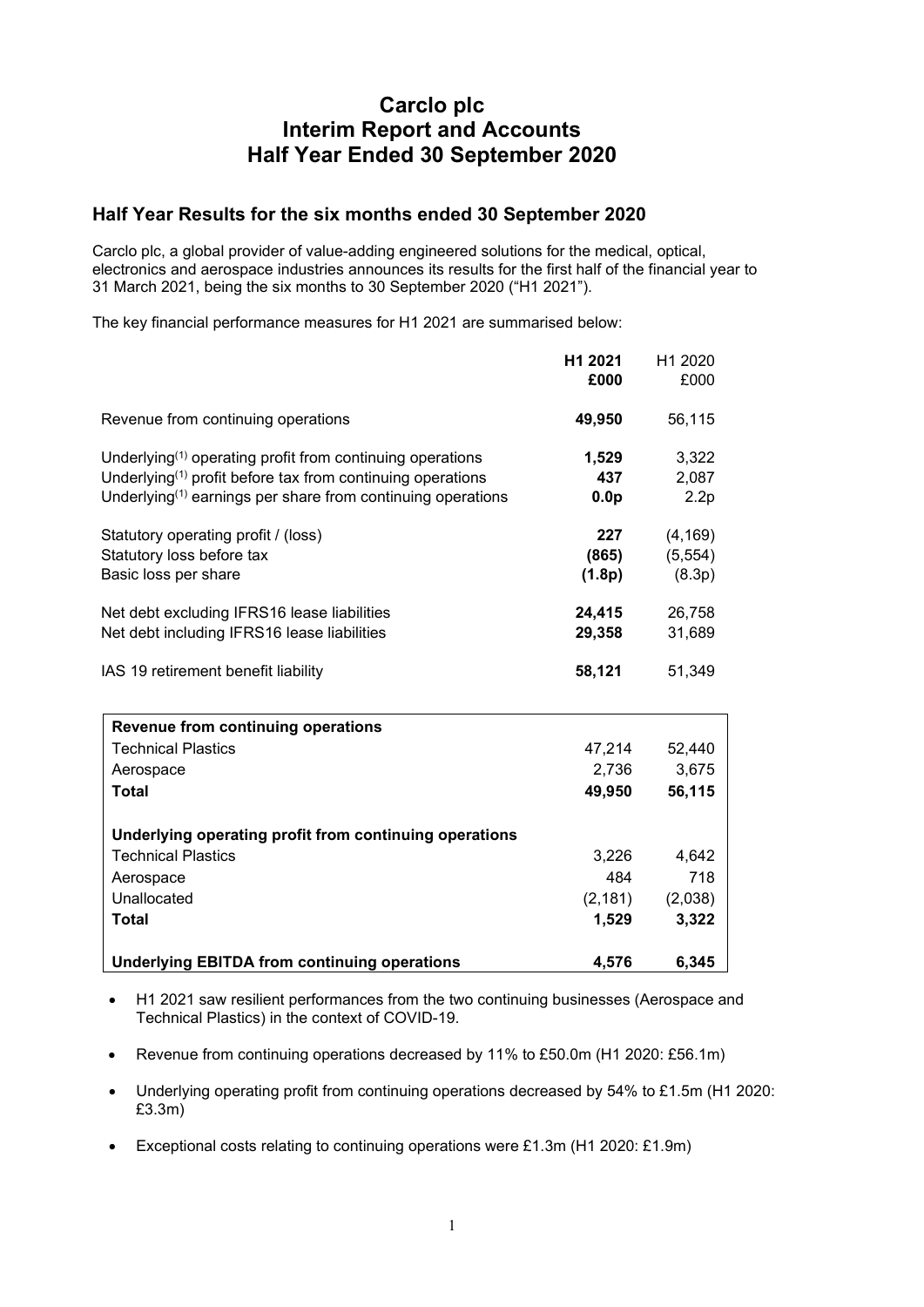- Group statutory loss before tax was £0.9m (H1 2020: £5.6m)
- Progress was made in improving the financial position of the Group with net debt, excluding IFRS16 lease liabilities, reducing to £24.4m at 30 September 2020 (30 September 2019: £26.8m)
- Two significant tooling agreements were secured with a new medical customer for COVID-19 test components with supply of manufactured product due to commence in 2021

Notes:

(1) underlying results are those calculated before discontinued operations and exceptional items. A reconciliation to statutory figures is set out below.

# **Reconciliation of non-GAAP financial measures** - **H1 2021**

| £m                                                | Statutory | Exceptional items | Underlying<br>Group |
|---------------------------------------------------|-----------|-------------------|---------------------|
| CTP operating profit                              | 3.1       | 0.1               | 3.2                 |
| Aerospace operating profit                        | 0.5       |                   | 0.5                 |
| Central costs                                     | (3.4)     | 1.2               | (2.2)               |
| Group operating profit from continuing operations | 0.2       | 1.3               | 1.5                 |
| Other finance expense                             | (1.1)     |                   | (1.1)               |
| Group (loss) / profit before taxation             | (0.9)     | 1.3               | 0.4                 |
| Taxation                                          | (0.5)     |                   | (0.5)               |
| Group (loss) / profit for the period              | (1.3)     | 1.3               | 0.0                 |
| Basic (loss) / earnings per share (pence)         | (1.8p)    | 1.8p              | 0.0 <sub>p</sub>    |

Commenting on the results, Nick Sanders (Executive Chairman) said: *"The first half of the financial year has been one of transition against a backdrop of economic uncertainty resulting from the COVID-19.*

*Our priority has been to keep our employees and our communities safe whilst maximising our output during this challenging period.*

*As previously announced the Group reached agreement with the trustees of the Carclo Group Pension Scheme and its bank to agree a schedule of contributions to the pension fund and to extend its banking facilities to 2023. This has provided a stable platform for the Group to move forward and to develop its CTP and Aerospace divisions.*

*Trading in the first half of the year was adversely affected by the pandemic with the impact of lockdowns in several countries causing either disruption to our customers or our own operations. The Group has responded swiftly to these challenges by taking advantage of government assistance where available, implementing local Health & Safety measures and adjusting shift patterns as necessary.*

*Demand for CTP products in the medical diagnostics sector is increasing as a result of the pandemic and we hope to secure further new contract awards over the coming months. Conversely demand in the aerospace sector is significantly down on pre-pandemic levels and we have responded to this by looking*  for alternative sources of business and cutting costs. Despite this trading in the aerospace division will *remain challenging for some time".*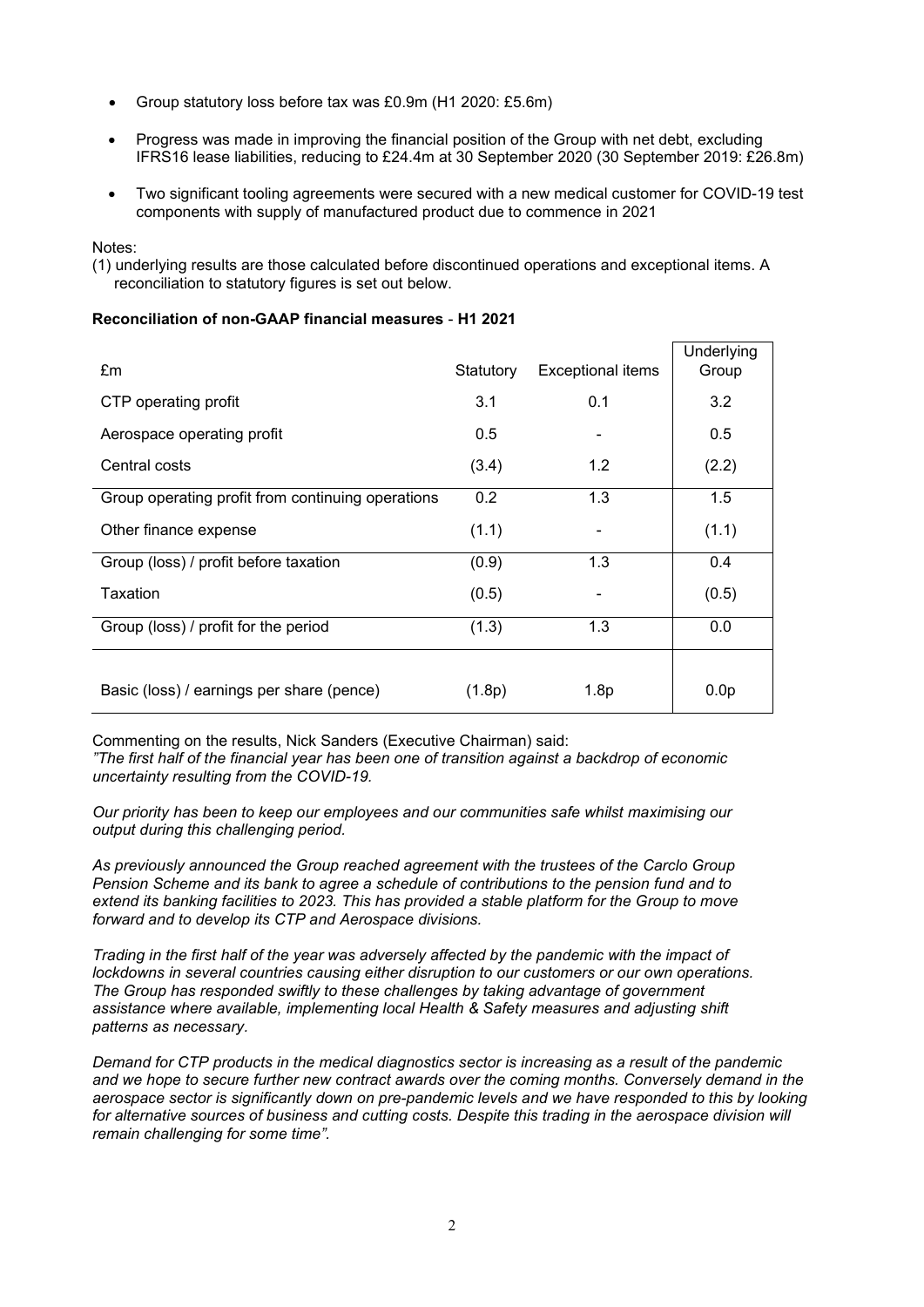# **Enquiries**

| Carclo plc     | Nick Sanders - Executive Chairman | 01924 268040  |
|----------------|-----------------------------------|---------------|
| FTI Consulting | Nick Hasell / Susanne Yule        | 020 3727 1340 |

# **Forward looking statements**

Certain statements made in these report & accounts are forward looking statements. Such statements are based on current expectations and are subject to a number of risks and uncertainties that could cause actual events to differ materially from any expected future events or results referred to in these forward-looking statements.

# **Alternative performance measures**

The alternative performance measures are defined in the financial review of the Annual Report for the year ended 31 March 2020, with a reconciliation to statutory figures included in this Half Year Report to aid the user of these accounts. The Directors believe that alternative performance measures provide a more useful comparison of business trends and performance. The term 'underlying' is not defined under IFRS and may not be comparable with similarly titled measures used by other companies.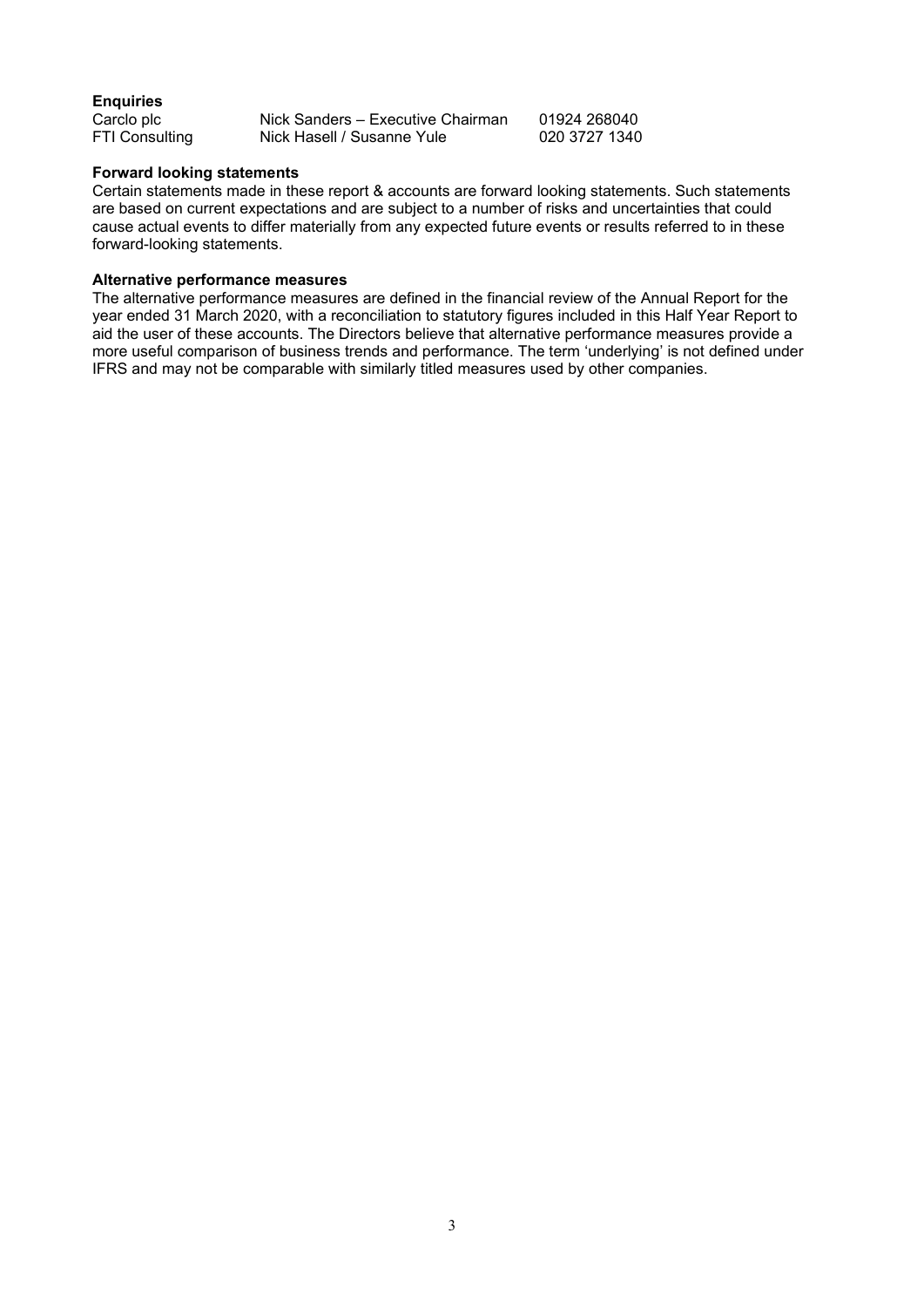# **Overview of Results**

The Group's trading performance for the six month period to 30 September 2020 ("H1 2021") was slightly ahead of the Board's expectations although performances from both the Technical Plastics ("CTP") and Aerospace divisions (collectively and with the head office function the "continuing operations") were behind those of the prior period with Group revenue from continuing operations decreasing by 11% to £50.0m (H1 2020: £56.2m) .

CTP revenues decreased by 10% to £47.2m (H1 2020: £52.4m) and CTP underlying operating profit decreased by 31% to £3.2m (H1 2020: £4.6m) following the COVID-19 related disruption to non-medical diagnostics customer demand and business interruption caused by local lockdowns. Government grants of £0.4m were recognised within CTP operating expenses during the period.

Aerospace operating profit decreased by 33% to £0.5m (H1 2020: £0.7m) with the COVID-19 pandemic suppressing customer demand as new aircraft build rates reduced. Government grants of £0.2m were recognised within Aerospace operating expenses during the period. Management has taken steps to reduce operating expenses which has unfortunately resulted in some redundancies to the workforce. At the same time the business is pursuing alternative sources of business to diversify its sector exposure.

On a constant currency basis revenue from continuing operations decreased by 10%. This revenue decline drove a reduction in underlying operating profit from continuing operations of 54% to £1.5m (H1 2020: £3.3m). On a constant currency basis underlying operating profit from continuing operations decreased by 53%.

Central costs increased marginally to £2.2m (H1 2020: £2.0m). As previously reported, the LED Division was exited during 2020 and its results for the comparative period are presented separately from the residual Group as discontinued operations.

Exceptional costs during H1 2021 totalled £1.3m (H1 2020: £1.9m) and principally relate to the costs of external advisers to the Company, its lending bank and the Group pension scheme for the restructuring of the Group's financing and contribution arrangements with its lending bank and the Group pension scheme.

Finance costs of £1.1m (H1 2020: £1.4m) consisted of net interest payable on bank loans and leases of £0.7m (H1 2020: £0.8m) and net interest on the defined benefit pension liability of £0.4m (H1 2020: £0.6m). The decreases in costs were due to the reduction in bank loans and the reduction in the opening defined benefit pension liability relative to the preceding period end which decreases the imputed interest cost.

The Group statutory loss before tax was £0.9m (H1 2020: £5.6m).

The underlying effective tax rate for the period was 61%. The rate is impacted by a deferred tax asset that has not been recognised in respect of UK tax losses as there is no certainty that the losses will be utilised in the foreseeable future.

Underlying earnings per share from continuing operations for H1 2021 was 0.0 pence (H1 2020: 2.2 pence). The statutory loss per share for the period, for all operations, was 1.8 pence (H1 2020: 8.3 pence).

# **Board and management changes**

During the period the following changes to the Board took place:

Joe Oatley became Chairman on 27 April 2020; Nick Sanders was appointed as a Non-Executive Director and Chairman-elect on 18 August 2020 and became Non-Executive Chairman on 30 September 2020; Antony Collins stood down as Group CEO on 5 October 2020 and Nick Sanders became Executive Chairman on the same day. The Board would like to thank Antony for his contribution to the business.

The Company also announces that Matt Durkin-Jones has informed the Board of his intention to step down from his role as Interim Chief Financial Officer and as a Director of the Board with effect from 17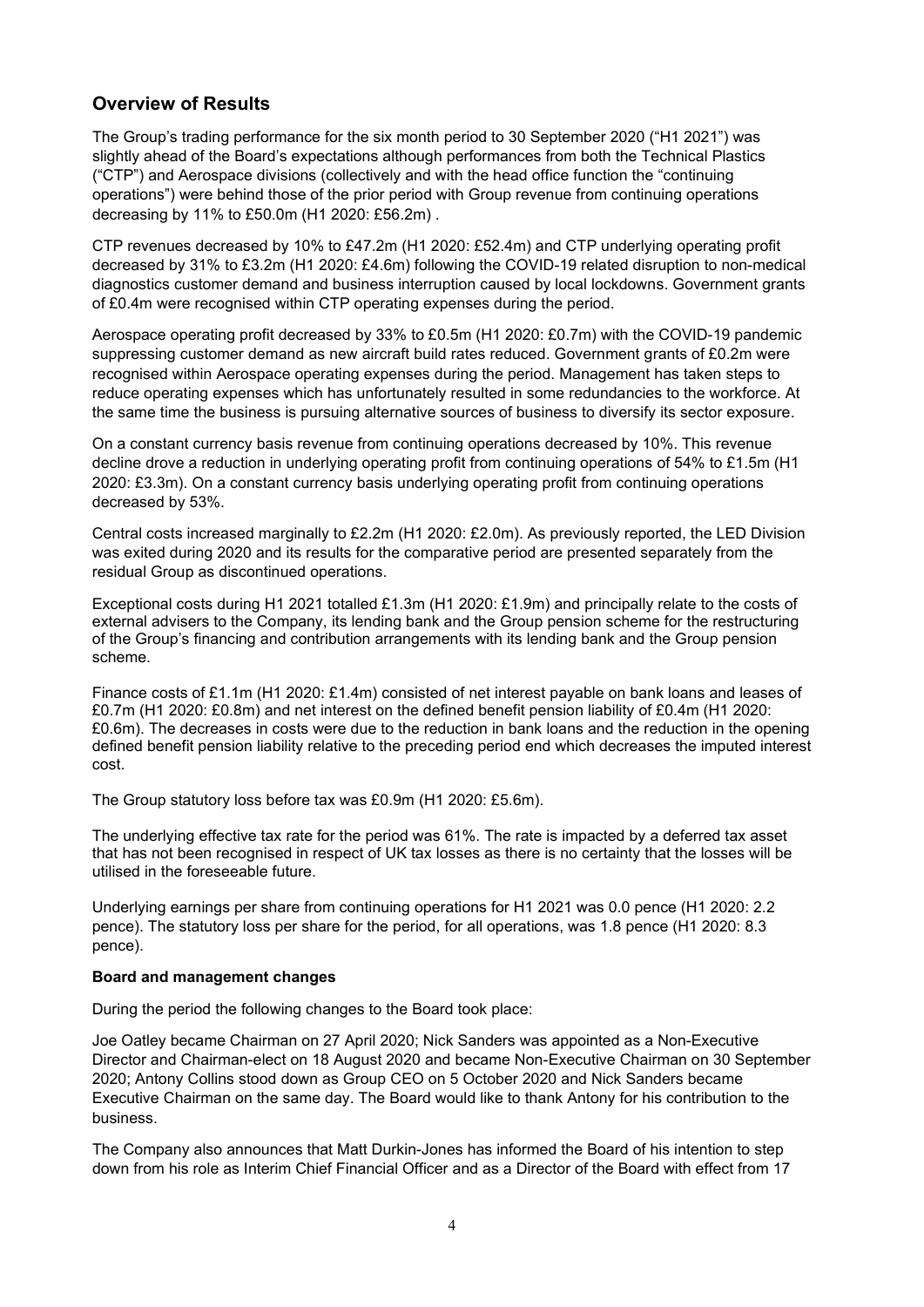December 2020. Matt had joined the Board for an initial six-month term on 21 January 2020. The Board would like to thank Matt for his service over the previous months and extend him every good wish for the future. The search for his successor is underway.

# **Outlook**

The Board expects the Group to report a marginally stronger underlying operating profit performance in the second half of the financial year subject to any further COVID-19 disruption beyond its current expectation. This reflects higher anticipated CTP product sales from its existing customer base alongside revenues from two new tooling agreements for COVID-19 test components which were entered into during the period with a new medical customer. This is expected to offset a weaker performance in the Aerospace division during the second half due to lower customer demand.

The medium term outlook for the Aerospace business remains uncertain with ongoing weakness in the sector. However, prospects for CTP are positive with the division retaining a strong position in the growing medical diagnostics market.

# **Financial Position**

Cash generated from operations during the first half was £0.6m (H1 2020: £14.6m) despite the exceptional cash costs of £1.3m associated with external advisor fees related to the restructuring, cash payments to the pension scheme of £1.1m and net working capital outflows of £2.3m. The comparative period H1 2020 also suffered £2.0m of exceptional advisor costs but benefitted from one-off asset realisations related to the discontinued LED division.

Gross capital expenditure for the period was £2.8m (H1 2020: £6.2m including discontinued operations of £4.7m), with the majority related to investment in production machinery, facility improvements and property lease extensions in the CTP division. Gross capital expenditure on a cash basis was £0.8m with the Group making use of various financing arrangements.

These factors, combined with £0.7m of interest payments and £0.3m of tax payments, resulted in net debt (excluding IFRS 16 lease liabilities) increasing since the last financial year end to £24.4m (31 March 2020: £22.1m). Including IFRS 16 lease liabilities net debt was £29.4m at the end of the period (31 March 2020: £27.4m).

At 30 September 2020, the Group's total UK bank facilities were £38.0m of which £34.5m related to a term loan and £3.5m to a revolving credit facility.

Government COVID-19 support loans of £2.6m were received during the period and are presented within interest bearing loans and borrowings at 30 September 2020.

The Group's IAS 19 pension deficit increased to £58.1m as at 30 September 2020 (31 March 2020: £37.6m) despite strong asset returns during the period. This was mainly due to the adverse impact of a change in the assumption for the discount rate on liabilities to 1.50% per annum (31 March 2020: 2.30%) as the AA corporate bond rate fell.

The 31 March 2018 triennial actuarial valuation and recovery plan was finalised on 14 August 2020 and in accordance with that recovery plan total contributions paid by the Company (for deficit recovery contributions and scheme administration costs) for the six-month period were £1.4m (H1 2020: £1.1m). Total contributions for the six-month period to 31 March 2021 are expected to be £1.5m.

# **Dividend**

Under the terms of its financing agreements the Company is not permitted to make a dividend payment to shareholders up to the period ending in July 2023.

# **Post Balance Sheet Events**

On 19 November 2020 £0.5m of proceeds from the Administrators of former subsidiary Wipac Ltd was received by the Group's lending bank and used to reduce the drawn balance on the Group's debt facility reducing net debt accordingly. At 30 September 2020 no asset is recognised in respect of these proceeds and so this will be recognised by the Group as an exceptional profit on disposal of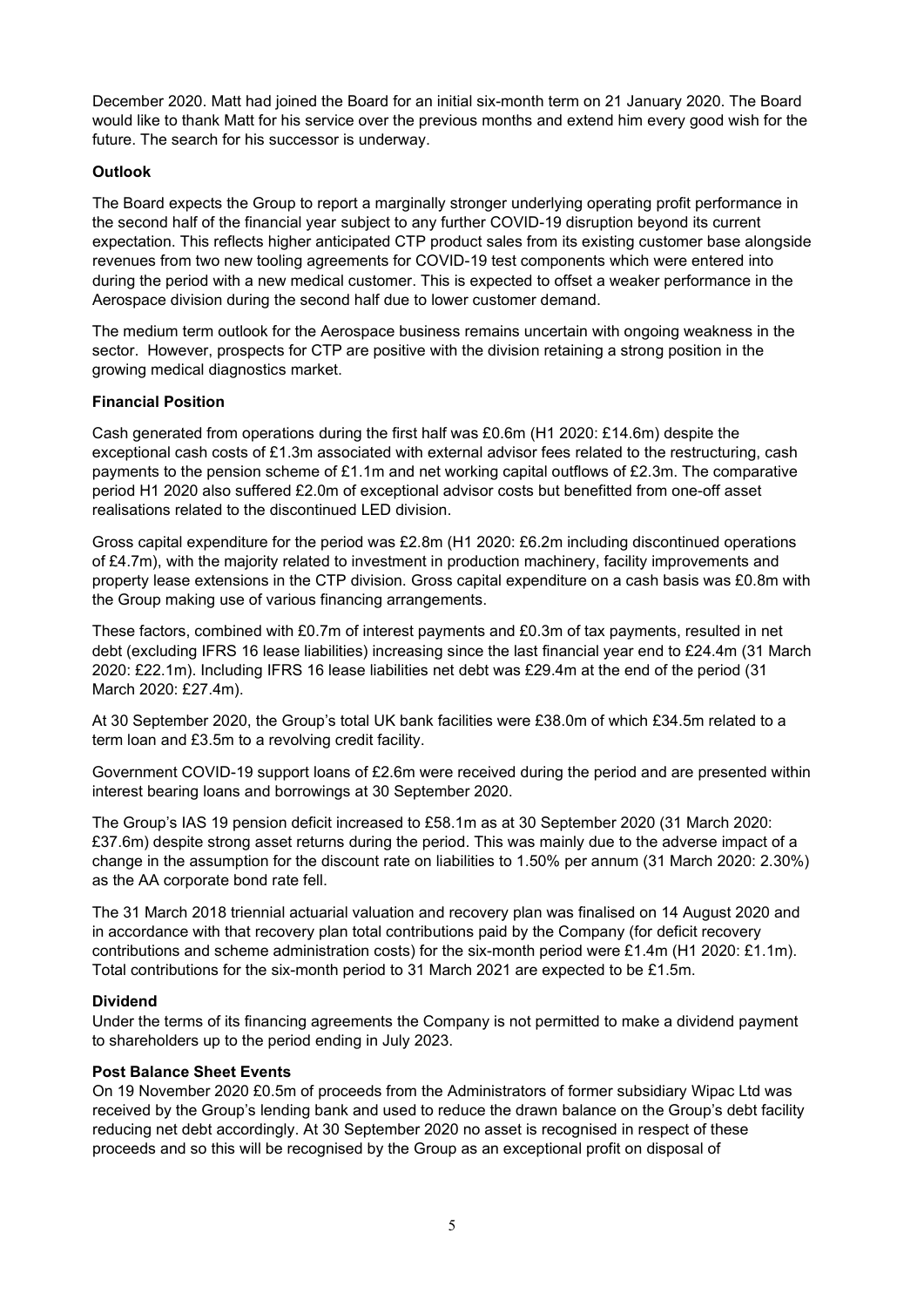discontinued operations during the second half of the financial year. A total of £1.0m potential future proceeds, including this £0.5m, is disclosed as a contingent asset at 30 September 2020.

# **Principal Risks and Uncertainties**

In the Annual Report for the year ended 31 March 2020 a detailed review of the principal risks faced by the Group, and how these risks were being managed, was provided. We continue to face, and proactively manage, the risks and uncertainties in our business and, whilst the Board considers that these principal risks and uncertainties have not materially changed since the publication of the 2020 Annual Report, it is worth noting that:

- COVID-19 related uncertainty continues with the impact on the Group's markets and geographies evolving over time. It is possible that the Group's operations, its supply chains and customer demand could be further impacted;
- the impact of Brexit remains unclear as negotiations between the EU and the UK continue and could impact on customers' investment decisions;
- during the current period two significant tooling agreements were entered into with a new medical customer which helps to diversify the Group's customer portfolio and reduces its reliance on other major customers. These agreements and pending subsequent agreements for the supply of manufactured product are subject to operational execution risk; and
- as a result of historical trading issues, the PPF levy payable by the Group pension scheme has increased during the half year and may continue at a higher rate than has been incurred historically. This would impact on the Group's reported earnings.

# **Going Concern**

These interim financial statements have been prepared on a going concern basis as detailed in Note 1 to these interim accounts. There is limited headroom in a number of the banking covenants for the 12 month periods to 30 June 2021 and 30 September 2021. Any material manifestation of the above risks, individually or in combination, could therefore lead to a breach of the Group's banking covenants. Management has considered the impact of potential mitigations including cost saving and working capital management initiatives, as well as compensation from customers in respect of delays and it considers that the potential benefits from these give sufficient comfort that the downside risks can be mitigated. If it were not possible to mitigate a potential breach the bank would be approached to request that it considers issuing a waiver for any covenant that may be breached.

# **Responsibility Statement**

We confirm to the best of our knowledge:

- (a) the condensed consolidated set of financial statements has been prepared in accordance with IAS 34 Interim Financial Reporting;
- (b) the interim management report includes a fair review of the information required by DTR 4.2.7R (indication of important events during the first six months and description of principal risks and uncertainties for the remaining six months of the year); and
- (c) the interim management report includes a fair review of the information required by DTR 4.2.8R (disclosure of related parties' transactions and changes therein).

By order of the Board,

| <b>Nick Sanders</b> | <b>Matt Durkin-Jones</b>       |
|---------------------|--------------------------------|
| Executive Chairman  | <b>Chief Financial Officer</b> |

26 November 2020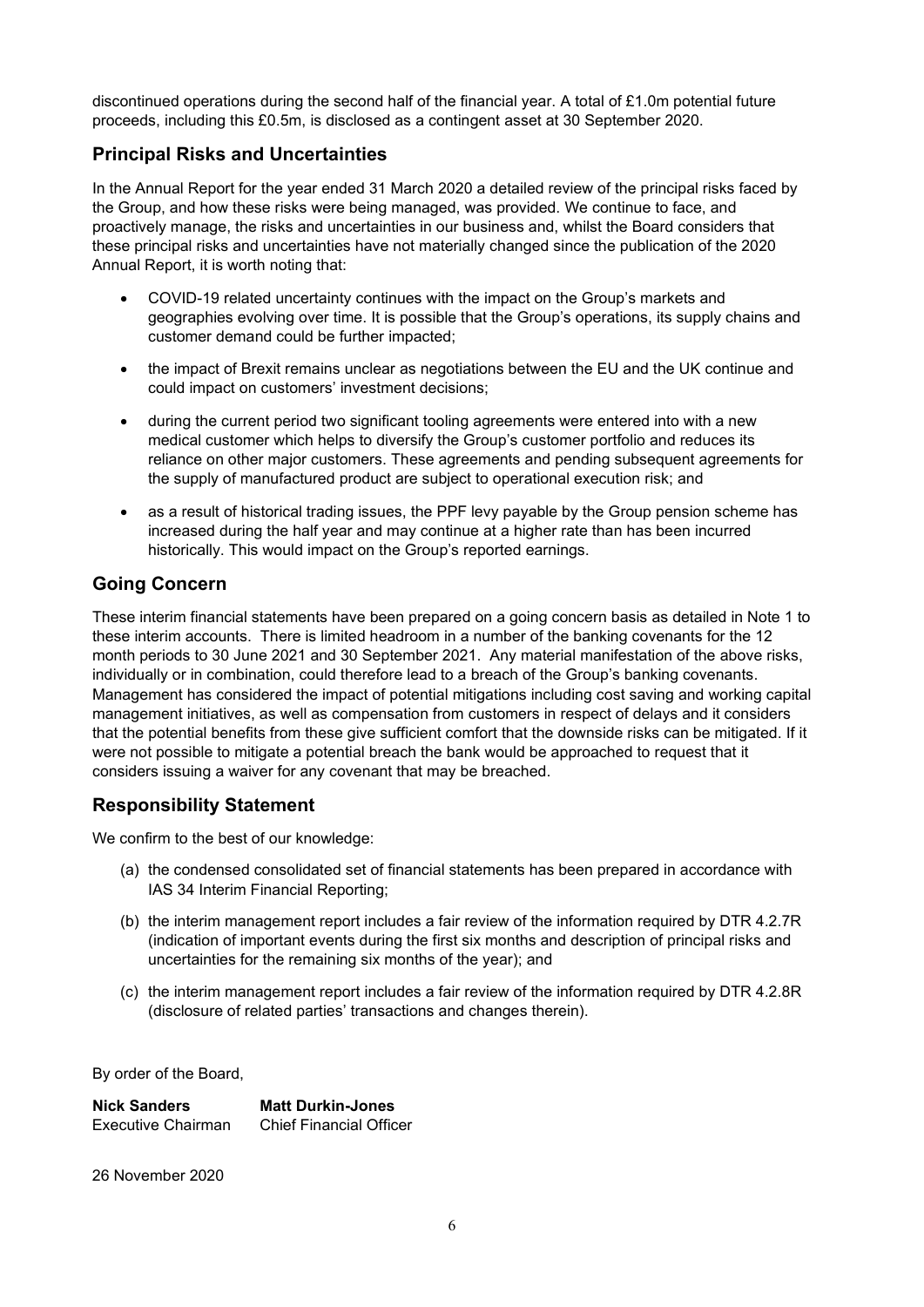# **Glossary of Terms**

| <b>CONSTANT CURRENCY</b>         | Retranslated at the prior half-year's average     |
|----------------------------------|---------------------------------------------------|
|                                  | exchange rate. Included to explain the effect of  |
|                                  | changing exchange rates during volatile times to  |
|                                  | assist the reader's understanding                 |
|                                  | <b>Fixed asset additions</b>                      |
| <b>GROUP CAPITAL EXPENDITURE</b> |                                                   |
| <b>NET BANK INTEREST</b>         | Interest receivable on cash at bank less interest |
|                                  | payable on bank loans and overdrafts. Reported    |
|                                  | in this manner due to the global nature of the    |
|                                  | Group and its banking agreements                  |
| <b>NET DEBT</b>                  | Cash and cash deposits less current and non-      |
|                                  | current interest-bearing loans, borrowings and    |
|                                  | finance leases. Used to report the overall        |
|                                  | financial debt of the Group in a manner that is   |
|                                  | easy to understand                                |
| <b>UNDERLYING</b>                | Adjusted to exclude all exceptional items         |
| UNDERLYING EBITDA                | Profit before interest, tax, depreciation and     |
|                                  | amortisation adjusted to exclude all exceptional  |
|                                  | items                                             |
| UNDERLYING EARNINGS PER SHARE    | Earnings per share adjusted to exclude all        |
|                                  | exceptional items                                 |
| UNDERLYING OPERATING PROFIT      | Operating profit adjusted to exclude all          |
|                                  | exceptional items                                 |
| UNDERLYING PROFIT BEFORE TAX     | Profit before tax adjusted to exclude all         |
|                                  | exceptional items                                 |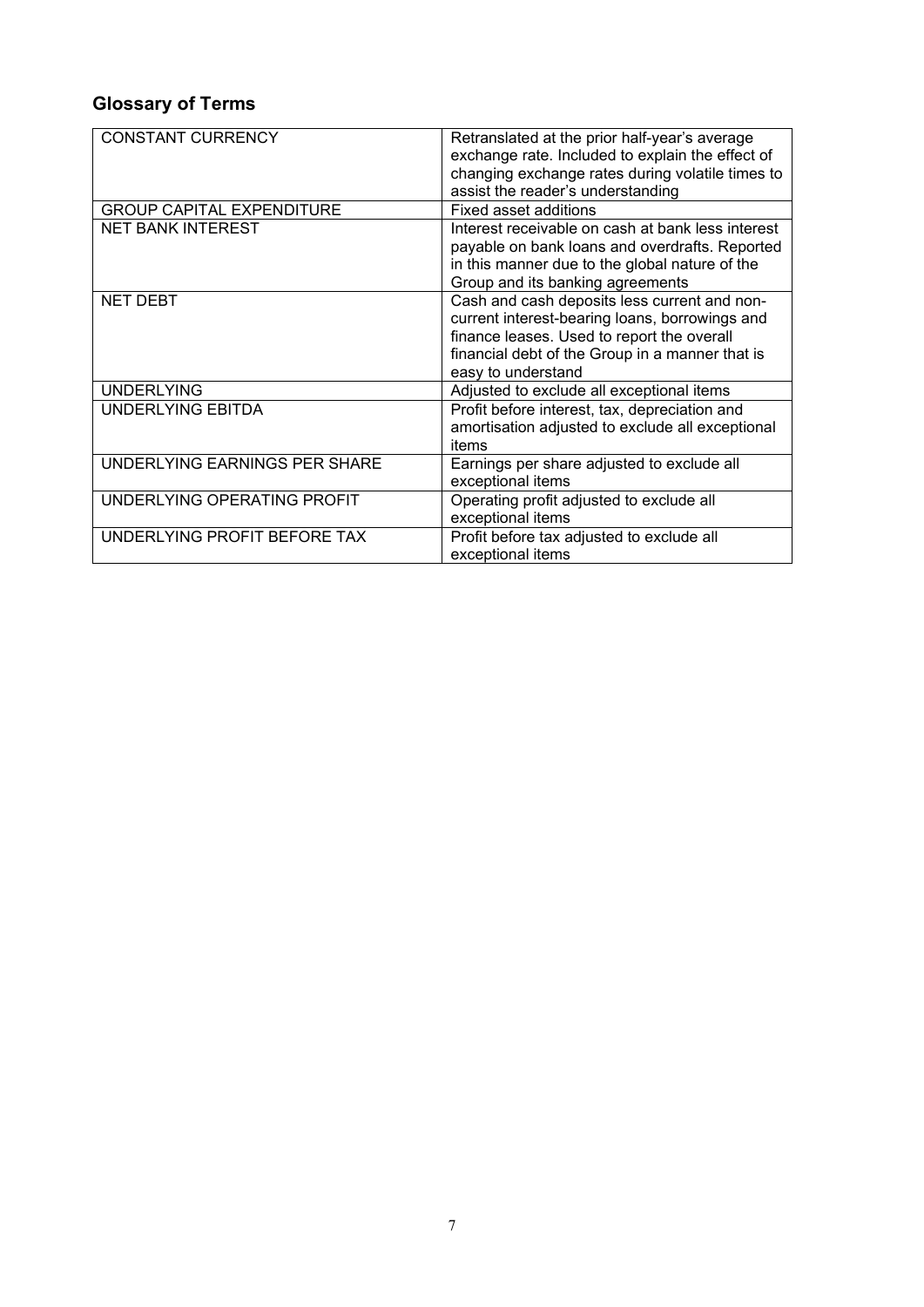## **Condensed consolidated income statement**

|                                                                                                 |                | <b>Six months</b>       | Six months               |                                   |
|-------------------------------------------------------------------------------------------------|----------------|-------------------------|--------------------------|-----------------------------------|
|                                                                                                 |                | ended                   | ended                    | Year ended                        |
|                                                                                                 |                | 30                      | 30                       |                                   |
|                                                                                                 |                | September<br>2020       | September<br>2019        | 31 March<br>2020                  |
|                                                                                                 |                | unaudited               | unaudited                | audited                           |
|                                                                                                 | Notes          | £000                    | £000                     | £000                              |
| Revenue - continuing operations                                                                 | 4              | 49,950                  | 56,115                   | 110,506                           |
| <b>Underlying operating profit</b>                                                              |                | 1,529                   | 3,322                    | 7,313                             |
| <b>Exceptional items</b>                                                                        | 5              | (1, 302)                | (1,930)                  | (5,470)                           |
| Operating profit -                                                                              | 4              | $\overline{227}$        | 1,392                    | 1,843                             |
| Finance revenue                                                                                 | 7              | 57                      | 51                       | 97                                |
| Finance expense                                                                                 | $\overline{7}$ | (1, 149)                | (1,286)                  | (2, 485)                          |
| (Loss) / Profit / before tax -                                                                  |                | (865)                   | 157                      | (545)                             |
| Income tax expense                                                                              | 8              | (456)                   | (501)                    | (1, 355)                          |
| Loss after tax but before loss on discontinued operations                                       |                | (1, 321)                | (344)                    | (1,900)                           |
| Loss on discontinued operations, net of tax                                                     |                |                         | (5,747)                  | (9, 509)                          |
| Loss for the period                                                                             |                | (1, 321)                | (6,091)                  | (11, 409)                         |
| Attributable to -                                                                               |                |                         |                          |                                   |
| Equity holders of the parent<br>Non-controlling interests                                       |                | (1, 321)                | (6,091)                  | (11, 409)                         |
|                                                                                                 |                | (1, 321)                | (6,091)                  | (11, 409)                         |
| Earnings per ordinary share<br>Basic - continuing operations<br>Basic - discontinued operations | 8              | (1.8)<br>$\blacksquare$ | (0.5)<br>p<br>(7.8)<br>p | $(2.6)$ p<br>p<br>$(13.0)$ p<br>p |
| <b>Basic</b>                                                                                    |                | (1.8)                   | (8.3)                    | (15.5)                            |
|                                                                                                 |                |                         | p                        | p                                 |
| Diluted - continuing operations<br>Diluted - discontinued operations                            |                | (1.8)<br>$\blacksquare$ | (0.5)<br>p<br>(7.8)<br>p | $(2.6)$ p<br>р<br>$(13.0)$ p<br>p |
| <b>Diluted</b>                                                                                  |                | (1.8)                   | (8.3)<br>p               | $(15.5)$ p<br>p                   |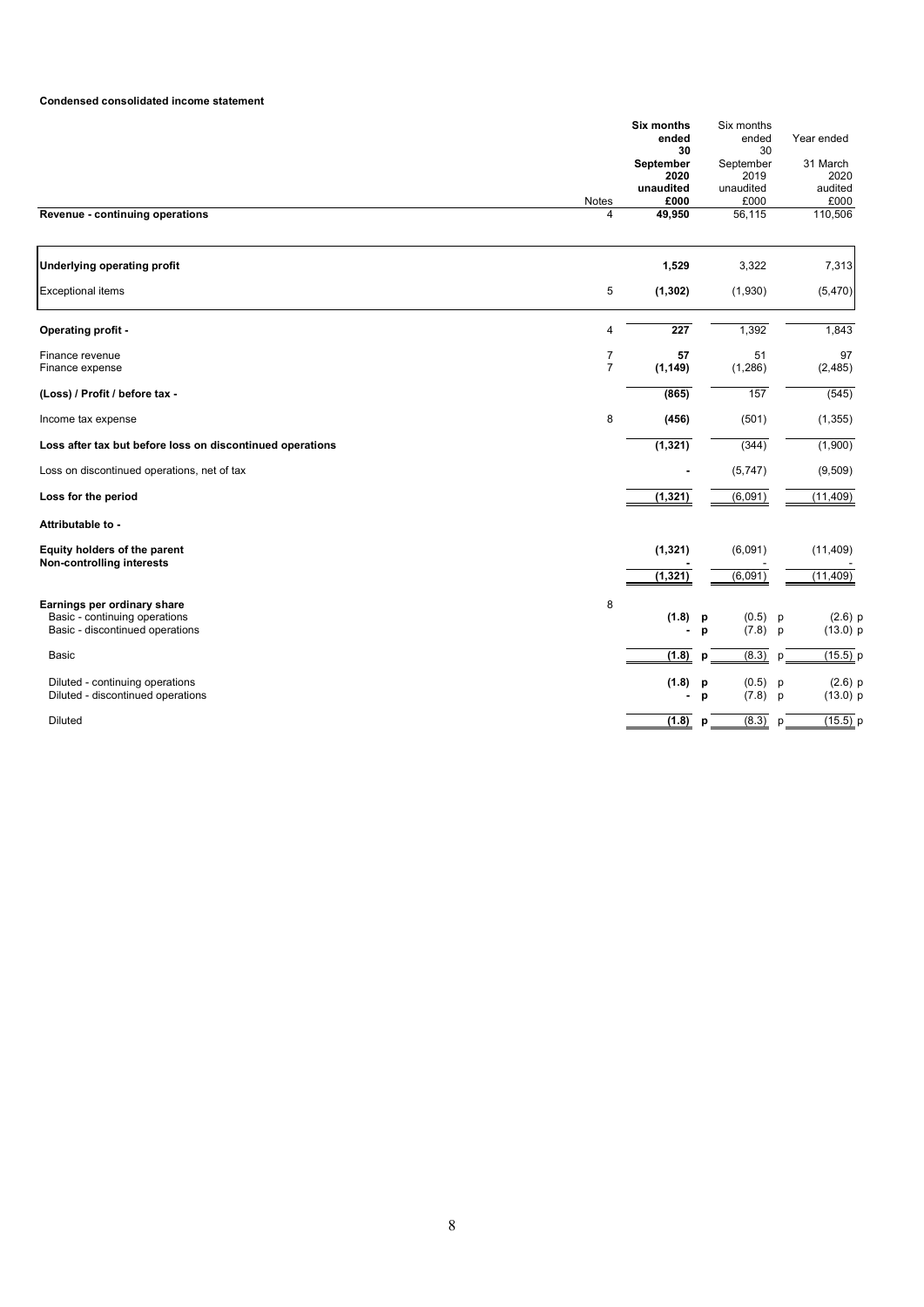# **Condensed consolidated statement of comprehensive income**

|                                                                                                         | Six months ended Six months ended<br>30 September<br>2020<br>unaudited<br>£000 | 30 September<br>2019<br>unaudited<br>£000 | Year ended<br>31 March<br>2020<br>audited<br>£000 |
|---------------------------------------------------------------------------------------------------------|--------------------------------------------------------------------------------|-------------------------------------------|---------------------------------------------------|
| Loss for the period                                                                                     | (1, 321)                                                                       | (6,091)                                   | (11, 409)                                         |
| Other comprehensive income:                                                                             |                                                                                |                                           |                                                   |
| Items that will not be reclassified to the income statement                                             |                                                                                |                                           |                                                   |
| Remeasurement (losses) / gains on defined benefit scheme<br>Deferred tax arising                        | (20, 714)                                                                      | (2,450)                                   | 7,805                                             |
| Total items that will not be reclassified to the income statement                                       | (20, 714)                                                                      | (2, 450)                                  | 7,805                                             |
| Items that are or may in the future be classified to the income statement                               |                                                                                |                                           |                                                   |
| Foreign exchange translation differences<br>Net investment hedge<br>Deferred tax arising                | (79)<br>(18)<br>57                                                             | 2,363<br>(704)<br>(136)                   | 716<br>(549)<br>(124)                             |
| Total items that are or may in future be classified to the income statement                             | (40)                                                                           | 1,523                                     | 43                                                |
| Other comprehensive (expense) / income, net of income tax                                               | (20, 754)                                                                      | (927)                                     | 7,848                                             |
| Total comprehensive (expense) / income for the period                                                   | (22, 075)                                                                      | (7,018)                                   | (3, 561)                                          |
| Attributable to:                                                                                        |                                                                                |                                           |                                                   |
| Equity holders of the parent<br>Non-controlling interests<br>Total comprehensive expense for the period | (22, 075)<br>(22,075)                                                          | (7,018)<br>(7,018)                        | (3, 561)<br>(3, 561)                              |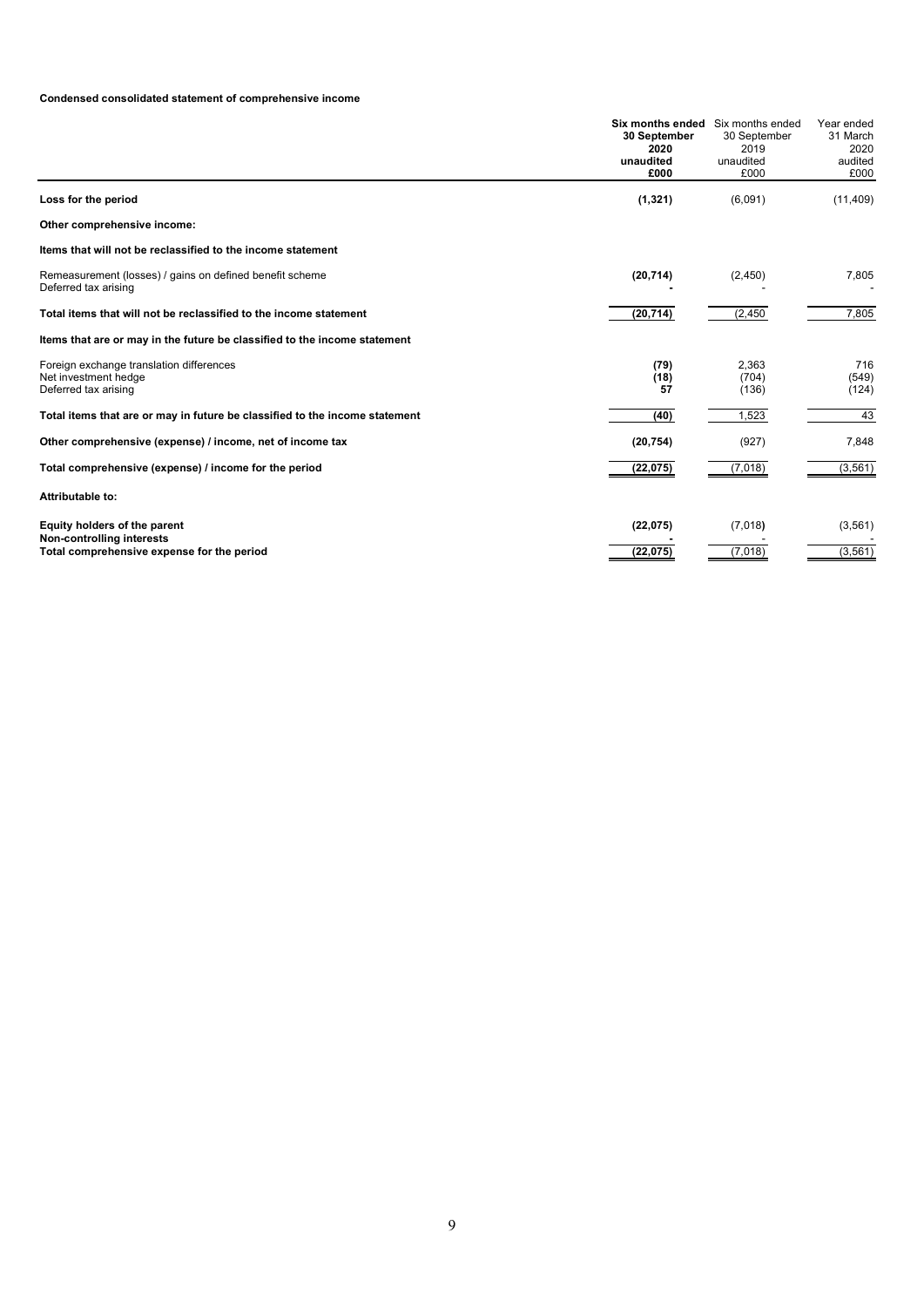# **Condensed consolidated statement of financial position**

| <b>Assets</b><br>Intangible assets<br>11<br>22,863<br>24,800<br>22,880<br>Property, plant and equipment<br>12<br>40,127<br>38,833<br>40,395<br>Investments<br>7<br>407<br>338<br>196<br>Deferred tax assets<br>Trade and other receivables<br>49<br>116<br>114<br>63,444<br>63,885<br>63,796<br><b>Total non-current assets</b><br>Inventories<br>13,968<br>15,312<br>14,201<br>3,519<br>2,044<br>Contract assets<br>1,424<br>19,665<br>22,291<br>19,775<br>Trade and other receivables<br>17, 18<br>20,493<br>Cash and cash deposits<br>23,379<br>19,309<br>Assets held for sale<br>25,886<br>13<br>60,531<br>86,026<br>54,709<br><b>Total current assets</b><br>123,975<br>149,911<br>118,505<br><b>Total assets</b><br>Liabilities<br>18<br>38,738<br>34,439<br>3,862<br>Interest bearing loans and borrowings<br>Deferred tax liabilities<br>4,315<br>4,085<br>4,559<br><b>Contract Liabilities</b><br>426<br>Retirement benefit obligations<br>15<br>51,349<br>37,620<br>58,121<br>101,600<br>46,041<br><b>Total non-current liabilities</b><br>89,873<br>Trade and other payables<br>17,174<br>18,299<br>18,420<br><b>Current tax liabilities</b><br>558<br>583<br>879<br><b>Contract liabilities</b><br>3,877<br>2,065<br>1,607<br>Provisions<br>18<br>267<br>23<br>Interest bearing loans and borrowings<br>18<br>13,999<br>16,633<br>42,804<br>Liabilities directly associated with the assets held for sale<br>13<br>16,850<br><b>Total current liabilities</b><br>35,626<br>54,697<br>63,733<br><b>Total liabilities</b><br>137,226<br>144,570<br>109,774<br>8,731<br>(13, 251)<br>5,341<br><b>Net assets</b><br>Equity<br>20<br>3,671<br>Ordinary share capital issued<br>3,671<br>3,671<br>7,359<br>7,359<br>7,359<br>Share premium<br>7,051<br>Translation reserve<br>7,011<br>8,531<br>(14, 194)<br>Retained earnings<br>(31, 266)<br>(9,324)<br>5,367<br>8,757<br>Total equity attributable to equity holders of the parent<br>(13, 225)<br>Non-controlling interests<br>(26)<br>(26)<br>(26)<br>5,341<br>(13, 251)<br>8,731<br><b>Total equity</b> | Notes | 30 September<br>2020<br>unaudited<br>£000 | 30 September<br>2019<br>unaudited<br>£000 | 31 March<br>2020<br>audited<br>£000 |
|---------------------------------------------------------------------------------------------------------------------------------------------------------------------------------------------------------------------------------------------------------------------------------------------------------------------------------------------------------------------------------------------------------------------------------------------------------------------------------------------------------------------------------------------------------------------------------------------------------------------------------------------------------------------------------------------------------------------------------------------------------------------------------------------------------------------------------------------------------------------------------------------------------------------------------------------------------------------------------------------------------------------------------------------------------------------------------------------------------------------------------------------------------------------------------------------------------------------------------------------------------------------------------------------------------------------------------------------------------------------------------------------------------------------------------------------------------------------------------------------------------------------------------------------------------------------------------------------------------------------------------------------------------------------------------------------------------------------------------------------------------------------------------------------------------------------------------------------------------------------------------------------------------------------------------------------------------------------------------------------------------------------------------------------------------------------|-------|-------------------------------------------|-------------------------------------------|-------------------------------------|
|                                                                                                                                                                                                                                                                                                                                                                                                                                                                                                                                                                                                                                                                                                                                                                                                                                                                                                                                                                                                                                                                                                                                                                                                                                                                                                                                                                                                                                                                                                                                                                                                                                                                                                                                                                                                                                                                                                                                                                                                                                                                     |       |                                           |                                           |                                     |
|                                                                                                                                                                                                                                                                                                                                                                                                                                                                                                                                                                                                                                                                                                                                                                                                                                                                                                                                                                                                                                                                                                                                                                                                                                                                                                                                                                                                                                                                                                                                                                                                                                                                                                                                                                                                                                                                                                                                                                                                                                                                     |       |                                           |                                           |                                     |
|                                                                                                                                                                                                                                                                                                                                                                                                                                                                                                                                                                                                                                                                                                                                                                                                                                                                                                                                                                                                                                                                                                                                                                                                                                                                                                                                                                                                                                                                                                                                                                                                                                                                                                                                                                                                                                                                                                                                                                                                                                                                     |       |                                           |                                           |                                     |
|                                                                                                                                                                                                                                                                                                                                                                                                                                                                                                                                                                                                                                                                                                                                                                                                                                                                                                                                                                                                                                                                                                                                                                                                                                                                                                                                                                                                                                                                                                                                                                                                                                                                                                                                                                                                                                                                                                                                                                                                                                                                     |       |                                           |                                           |                                     |
|                                                                                                                                                                                                                                                                                                                                                                                                                                                                                                                                                                                                                                                                                                                                                                                                                                                                                                                                                                                                                                                                                                                                                                                                                                                                                                                                                                                                                                                                                                                                                                                                                                                                                                                                                                                                                                                                                                                                                                                                                                                                     |       |                                           |                                           |                                     |
|                                                                                                                                                                                                                                                                                                                                                                                                                                                                                                                                                                                                                                                                                                                                                                                                                                                                                                                                                                                                                                                                                                                                                                                                                                                                                                                                                                                                                                                                                                                                                                                                                                                                                                                                                                                                                                                                                                                                                                                                                                                                     |       |                                           |                                           |                                     |
|                                                                                                                                                                                                                                                                                                                                                                                                                                                                                                                                                                                                                                                                                                                                                                                                                                                                                                                                                                                                                                                                                                                                                                                                                                                                                                                                                                                                                                                                                                                                                                                                                                                                                                                                                                                                                                                                                                                                                                                                                                                                     |       |                                           |                                           |                                     |
|                                                                                                                                                                                                                                                                                                                                                                                                                                                                                                                                                                                                                                                                                                                                                                                                                                                                                                                                                                                                                                                                                                                                                                                                                                                                                                                                                                                                                                                                                                                                                                                                                                                                                                                                                                                                                                                                                                                                                                                                                                                                     |       |                                           |                                           |                                     |
|                                                                                                                                                                                                                                                                                                                                                                                                                                                                                                                                                                                                                                                                                                                                                                                                                                                                                                                                                                                                                                                                                                                                                                                                                                                                                                                                                                                                                                                                                                                                                                                                                                                                                                                                                                                                                                                                                                                                                                                                                                                                     |       |                                           |                                           |                                     |
|                                                                                                                                                                                                                                                                                                                                                                                                                                                                                                                                                                                                                                                                                                                                                                                                                                                                                                                                                                                                                                                                                                                                                                                                                                                                                                                                                                                                                                                                                                                                                                                                                                                                                                                                                                                                                                                                                                                                                                                                                                                                     |       |                                           |                                           |                                     |
|                                                                                                                                                                                                                                                                                                                                                                                                                                                                                                                                                                                                                                                                                                                                                                                                                                                                                                                                                                                                                                                                                                                                                                                                                                                                                                                                                                                                                                                                                                                                                                                                                                                                                                                                                                                                                                                                                                                                                                                                                                                                     |       |                                           |                                           |                                     |
|                                                                                                                                                                                                                                                                                                                                                                                                                                                                                                                                                                                                                                                                                                                                                                                                                                                                                                                                                                                                                                                                                                                                                                                                                                                                                                                                                                                                                                                                                                                                                                                                                                                                                                                                                                                                                                                                                                                                                                                                                                                                     |       |                                           |                                           |                                     |
|                                                                                                                                                                                                                                                                                                                                                                                                                                                                                                                                                                                                                                                                                                                                                                                                                                                                                                                                                                                                                                                                                                                                                                                                                                                                                                                                                                                                                                                                                                                                                                                                                                                                                                                                                                                                                                                                                                                                                                                                                                                                     |       |                                           |                                           |                                     |
|                                                                                                                                                                                                                                                                                                                                                                                                                                                                                                                                                                                                                                                                                                                                                                                                                                                                                                                                                                                                                                                                                                                                                                                                                                                                                                                                                                                                                                                                                                                                                                                                                                                                                                                                                                                                                                                                                                                                                                                                                                                                     |       |                                           |                                           |                                     |
|                                                                                                                                                                                                                                                                                                                                                                                                                                                                                                                                                                                                                                                                                                                                                                                                                                                                                                                                                                                                                                                                                                                                                                                                                                                                                                                                                                                                                                                                                                                                                                                                                                                                                                                                                                                                                                                                                                                                                                                                                                                                     |       |                                           |                                           |                                     |
|                                                                                                                                                                                                                                                                                                                                                                                                                                                                                                                                                                                                                                                                                                                                                                                                                                                                                                                                                                                                                                                                                                                                                                                                                                                                                                                                                                                                                                                                                                                                                                                                                                                                                                                                                                                                                                                                                                                                                                                                                                                                     |       |                                           |                                           |                                     |
|                                                                                                                                                                                                                                                                                                                                                                                                                                                                                                                                                                                                                                                                                                                                                                                                                                                                                                                                                                                                                                                                                                                                                                                                                                                                                                                                                                                                                                                                                                                                                                                                                                                                                                                                                                                                                                                                                                                                                                                                                                                                     |       |                                           |                                           |                                     |
|                                                                                                                                                                                                                                                                                                                                                                                                                                                                                                                                                                                                                                                                                                                                                                                                                                                                                                                                                                                                                                                                                                                                                                                                                                                                                                                                                                                                                                                                                                                                                                                                                                                                                                                                                                                                                                                                                                                                                                                                                                                                     |       |                                           |                                           |                                     |
|                                                                                                                                                                                                                                                                                                                                                                                                                                                                                                                                                                                                                                                                                                                                                                                                                                                                                                                                                                                                                                                                                                                                                                                                                                                                                                                                                                                                                                                                                                                                                                                                                                                                                                                                                                                                                                                                                                                                                                                                                                                                     |       |                                           |                                           |                                     |
|                                                                                                                                                                                                                                                                                                                                                                                                                                                                                                                                                                                                                                                                                                                                                                                                                                                                                                                                                                                                                                                                                                                                                                                                                                                                                                                                                                                                                                                                                                                                                                                                                                                                                                                                                                                                                                                                                                                                                                                                                                                                     |       |                                           |                                           |                                     |
|                                                                                                                                                                                                                                                                                                                                                                                                                                                                                                                                                                                                                                                                                                                                                                                                                                                                                                                                                                                                                                                                                                                                                                                                                                                                                                                                                                                                                                                                                                                                                                                                                                                                                                                                                                                                                                                                                                                                                                                                                                                                     |       |                                           |                                           |                                     |
|                                                                                                                                                                                                                                                                                                                                                                                                                                                                                                                                                                                                                                                                                                                                                                                                                                                                                                                                                                                                                                                                                                                                                                                                                                                                                                                                                                                                                                                                                                                                                                                                                                                                                                                                                                                                                                                                                                                                                                                                                                                                     |       |                                           |                                           |                                     |
|                                                                                                                                                                                                                                                                                                                                                                                                                                                                                                                                                                                                                                                                                                                                                                                                                                                                                                                                                                                                                                                                                                                                                                                                                                                                                                                                                                                                                                                                                                                                                                                                                                                                                                                                                                                                                                                                                                                                                                                                                                                                     |       |                                           |                                           |                                     |
|                                                                                                                                                                                                                                                                                                                                                                                                                                                                                                                                                                                                                                                                                                                                                                                                                                                                                                                                                                                                                                                                                                                                                                                                                                                                                                                                                                                                                                                                                                                                                                                                                                                                                                                                                                                                                                                                                                                                                                                                                                                                     |       |                                           |                                           |                                     |
|                                                                                                                                                                                                                                                                                                                                                                                                                                                                                                                                                                                                                                                                                                                                                                                                                                                                                                                                                                                                                                                                                                                                                                                                                                                                                                                                                                                                                                                                                                                                                                                                                                                                                                                                                                                                                                                                                                                                                                                                                                                                     |       |                                           |                                           |                                     |
|                                                                                                                                                                                                                                                                                                                                                                                                                                                                                                                                                                                                                                                                                                                                                                                                                                                                                                                                                                                                                                                                                                                                                                                                                                                                                                                                                                                                                                                                                                                                                                                                                                                                                                                                                                                                                                                                                                                                                                                                                                                                     |       |                                           |                                           |                                     |
|                                                                                                                                                                                                                                                                                                                                                                                                                                                                                                                                                                                                                                                                                                                                                                                                                                                                                                                                                                                                                                                                                                                                                                                                                                                                                                                                                                                                                                                                                                                                                                                                                                                                                                                                                                                                                                                                                                                                                                                                                                                                     |       |                                           |                                           |                                     |
|                                                                                                                                                                                                                                                                                                                                                                                                                                                                                                                                                                                                                                                                                                                                                                                                                                                                                                                                                                                                                                                                                                                                                                                                                                                                                                                                                                                                                                                                                                                                                                                                                                                                                                                                                                                                                                                                                                                                                                                                                                                                     |       |                                           |                                           |                                     |
|                                                                                                                                                                                                                                                                                                                                                                                                                                                                                                                                                                                                                                                                                                                                                                                                                                                                                                                                                                                                                                                                                                                                                                                                                                                                                                                                                                                                                                                                                                                                                                                                                                                                                                                                                                                                                                                                                                                                                                                                                                                                     |       |                                           |                                           |                                     |
|                                                                                                                                                                                                                                                                                                                                                                                                                                                                                                                                                                                                                                                                                                                                                                                                                                                                                                                                                                                                                                                                                                                                                                                                                                                                                                                                                                                                                                                                                                                                                                                                                                                                                                                                                                                                                                                                                                                                                                                                                                                                     |       |                                           |                                           |                                     |
|                                                                                                                                                                                                                                                                                                                                                                                                                                                                                                                                                                                                                                                                                                                                                                                                                                                                                                                                                                                                                                                                                                                                                                                                                                                                                                                                                                                                                                                                                                                                                                                                                                                                                                                                                                                                                                                                                                                                                                                                                                                                     |       |                                           |                                           |                                     |
|                                                                                                                                                                                                                                                                                                                                                                                                                                                                                                                                                                                                                                                                                                                                                                                                                                                                                                                                                                                                                                                                                                                                                                                                                                                                                                                                                                                                                                                                                                                                                                                                                                                                                                                                                                                                                                                                                                                                                                                                                                                                     |       |                                           |                                           |                                     |
|                                                                                                                                                                                                                                                                                                                                                                                                                                                                                                                                                                                                                                                                                                                                                                                                                                                                                                                                                                                                                                                                                                                                                                                                                                                                                                                                                                                                                                                                                                                                                                                                                                                                                                                                                                                                                                                                                                                                                                                                                                                                     |       |                                           |                                           |                                     |
|                                                                                                                                                                                                                                                                                                                                                                                                                                                                                                                                                                                                                                                                                                                                                                                                                                                                                                                                                                                                                                                                                                                                                                                                                                                                                                                                                                                                                                                                                                                                                                                                                                                                                                                                                                                                                                                                                                                                                                                                                                                                     |       |                                           |                                           |                                     |
|                                                                                                                                                                                                                                                                                                                                                                                                                                                                                                                                                                                                                                                                                                                                                                                                                                                                                                                                                                                                                                                                                                                                                                                                                                                                                                                                                                                                                                                                                                                                                                                                                                                                                                                                                                                                                                                                                                                                                                                                                                                                     |       |                                           |                                           |                                     |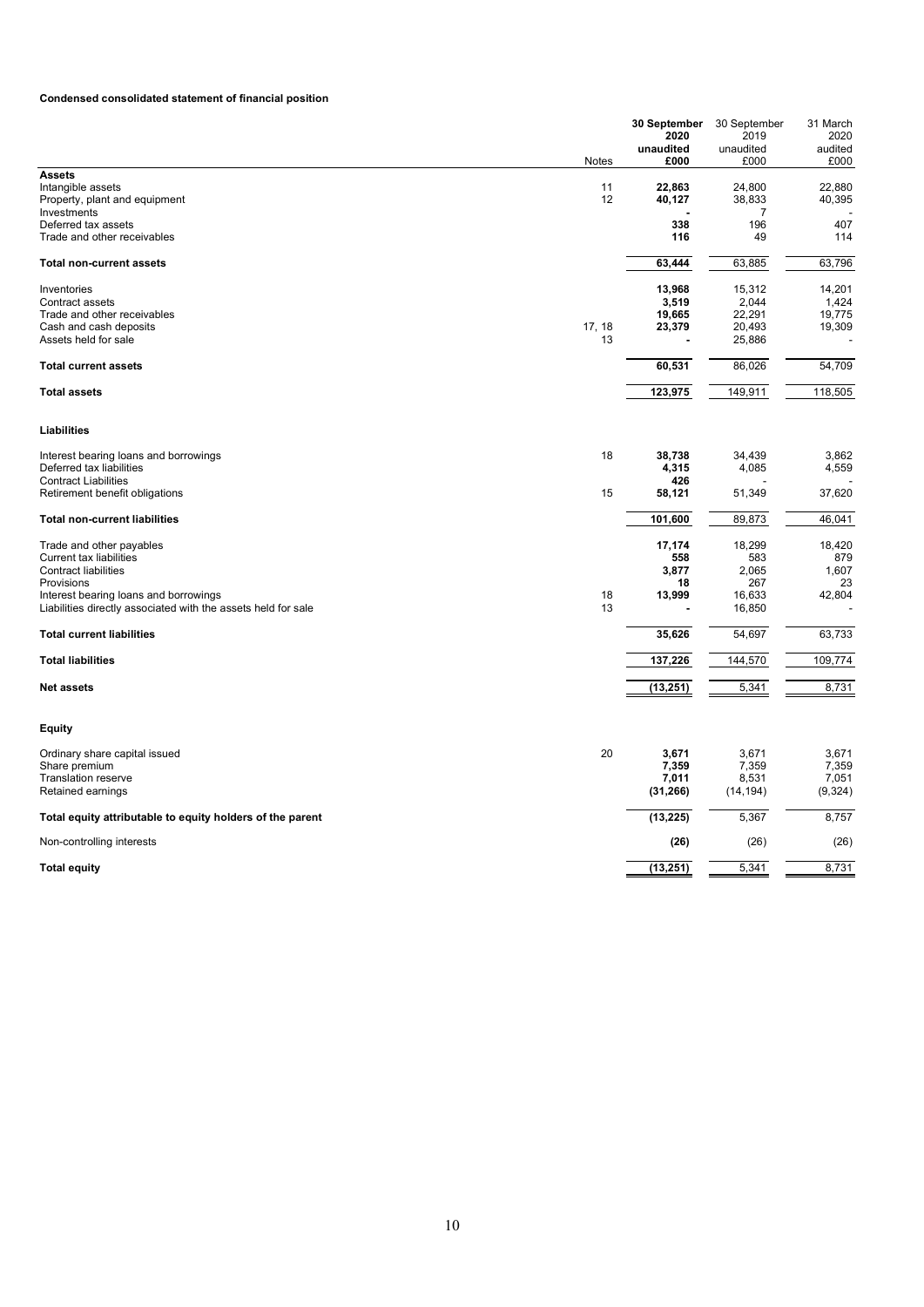# **Condensed consolidated statement of changes in equity**

|                                                                                                                                                                                                                                                               |                                 |                          | Attributable to equity holders of the company |                                         |                                      |                                      |                                      |
|---------------------------------------------------------------------------------------------------------------------------------------------------------------------------------------------------------------------------------------------------------------|---------------------------------|--------------------------|-----------------------------------------------|-----------------------------------------|--------------------------------------|--------------------------------------|--------------------------------------|
|                                                                                                                                                                                                                                                               | <b>Share</b><br>capital<br>£000 | Share<br>premium<br>£000 | <b>Translation</b><br>reserve<br>£000         | Retained<br>earnings<br>£000            | Total<br>£000                        | Non-controlling<br>interests<br>£000 | <b>Total</b><br>equity<br>£000       |
| Current half year period - unaudited                                                                                                                                                                                                                          |                                 |                          |                                               |                                         |                                      |                                      |                                      |
| Balance at 1 April 2020                                                                                                                                                                                                                                       | 3,671                           | 7,359                    | 7051                                          | (9, 324)                                | 8,757                                | (26)                                 | 8,731                                |
| Loss for the period                                                                                                                                                                                                                                           |                                 |                          |                                               | (1, 321)                                | (1, 321)                             |                                      | (1, 321)                             |
| Other comprehensive income:                                                                                                                                                                                                                                   |                                 |                          |                                               |                                         |                                      |                                      |                                      |
| Foreign exchange translation differences<br>Net investment hedge<br>Remeasurement losses on defined benefit scheme<br>Taxation on items above                                                                                                                 |                                 |                          | (79)<br>(18)<br>57                            | (20, 714)                               | (79)<br>(18)<br>(20, 714)<br>57      |                                      | (79)<br>(18)<br>(20, 714)<br>57      |
| Transactions with owners recorded directly in equity:<br>Share based payments                                                                                                                                                                                 |                                 |                          |                                               | 93                                      | 93                                   |                                      | 93                                   |
| Balance at 30 September 2020                                                                                                                                                                                                                                  | 3,671                           | 7,359                    | 7,011                                         | (31, 266)                               | (13, 225)                            | (26)                                 | (13, 251)                            |
| Prior half year period - unaudited                                                                                                                                                                                                                            |                                 |                          |                                               |                                         |                                      |                                      |                                      |
| Balance at 1 April 2019                                                                                                                                                                                                                                       | 3,671                           | 7,359                    | 7,008                                         | (5,745)                                 | 12,293                               | (26)                                 | 12,267                               |
| Loss for the period                                                                                                                                                                                                                                           |                                 |                          |                                               | (6,091)                                 | (6,091)                              |                                      | (6,091)                              |
| Other comprehensive income:<br>Foreign exchange translation differences                                                                                                                                                                                       |                                 |                          | 2,363                                         |                                         | 2,363                                |                                      | 2,363                                |
| Net investment hedge<br>Remeasurement losses on defined benefit scheme<br>Taxation on items above<br>Transactions with owners recorded directly in equity:                                                                                                    |                                 |                          | (704)<br>(136)                                | (2, 450)                                | (704)<br>(2, 450)<br>(136)           |                                      | (704)<br>(2, 450)<br>(136)           |
| Share based payments                                                                                                                                                                                                                                          |                                 |                          |                                               | 92                                      | 92                                   |                                      | 92                                   |
| Balance at 30 September 2019                                                                                                                                                                                                                                  | 3,671                           | 7,359                    | 8,531                                         | (14, 194)                               | 5,367                                | (26)                                 | 5,341                                |
| Prior year period - audited                                                                                                                                                                                                                                   |                                 |                          |                                               |                                         |                                      |                                      |                                      |
| Balance at 1 April 2019                                                                                                                                                                                                                                       | 3,671                           | 7,359                    | 7,008                                         | (5,745)                                 | 12293                                | (26)                                 | 12267                                |
| Loss for the period                                                                                                                                                                                                                                           |                                 |                          |                                               | (11, 409)                               | (11, 409)                            |                                      | (11, 409)                            |
| Other comprehensive income:<br>Foreign exchange translation differences<br>Net investment hedge<br>Remeasurement losses on defined benefit scheme<br>Taxation on items above<br>Transactions with owners recorded directly in equity:<br>Share based payments |                                 |                          | 716<br>(549)<br>(124)                         | $\overline{\phantom{a}}$<br>7,805<br>25 | 716<br>(549)<br>7,805<br>(124)<br>25 |                                      | 716<br>(549)<br>7,805<br>(124)<br>25 |
| Balance at 31 March 2020                                                                                                                                                                                                                                      | 3,671                           | 7,359                    | 7,051                                         | (9, 324)                                | 8,757                                | (26)                                 | 8,731                                |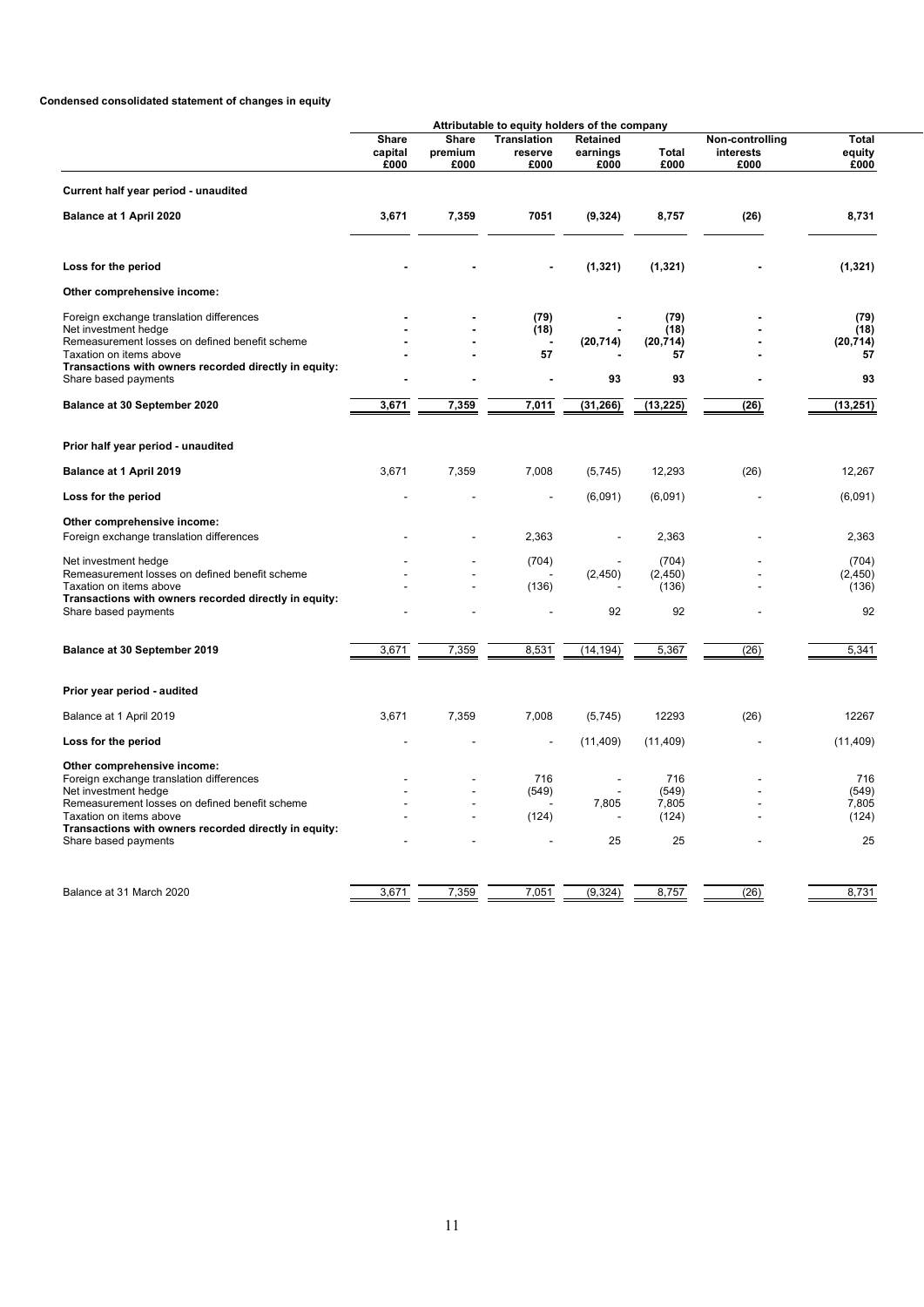## **Condensed consolidated statement of cash flows**

|                                                                                                                                                                                                                                                                                                                                                                                                                                                   | Notes | <b>Six months</b><br>ended<br>30 September<br>2020<br>unaudited<br>£000 | Six months<br>ended<br>30 September<br>2019<br>unaudited<br>£000 | Year ended<br>31 March<br>2020<br>audited<br>£000           |
|---------------------------------------------------------------------------------------------------------------------------------------------------------------------------------------------------------------------------------------------------------------------------------------------------------------------------------------------------------------------------------------------------------------------------------------------------|-------|-------------------------------------------------------------------------|------------------------------------------------------------------|-------------------------------------------------------------|
|                                                                                                                                                                                                                                                                                                                                                                                                                                                   |       |                                                                         |                                                                  |                                                             |
| Cash generated from operations                                                                                                                                                                                                                                                                                                                                                                                                                    | 16    | 570                                                                     | 14,635                                                           | 21,803                                                      |
| Interest paid<br>Tax paid                                                                                                                                                                                                                                                                                                                                                                                                                         |       | (725)<br>(342)                                                          | (560)<br>(348)                                                   | (1,568)<br>(933)                                            |
| Net cash from operating activities                                                                                                                                                                                                                                                                                                                                                                                                                |       | (497)                                                                   | 13,727                                                           | 19,302                                                      |
| Cash flows from investing activities<br>Proceeds from sale of business, net of cash disposed<br>Proceeds from sale of property, plant and equipment<br>Interest received<br>Acquisition of subsidiaries, net of cash acquired<br>Purchase of property, plant and equipment<br>Purchase of intangible assets - computer software<br>Net cash from investing activities<br>Cash flows from financing activities<br>Drawings on term loan facilities |       | 57<br>(730)<br>(80)<br>(753)<br>32,221                                  | 2,500<br>57<br>(3,296)<br>(16)<br>(755)                          | 5,456<br>2,500<br>104<br>(250)<br>(8, 512)<br>(19)<br>(721) |
| Repayment of other loan facilities<br>Receipt of government support loans<br>Repayment of lease liabilities                                                                                                                                                                                                                                                                                                                                       | 6     | (28, 147)<br>2,589<br>(905)                                             | (2, 334)                                                         | (9)<br>(3, 122)                                             |
| Net cash from financing activities                                                                                                                                                                                                                                                                                                                                                                                                                |       | 5,758                                                                   | (2, 334)                                                         | (3, 131)                                                    |
| Net increase in cash and cash equivalents<br>Cash and cash equivalents at beginning of period<br>Effect of exchange rate fluctuations on cash held                                                                                                                                                                                                                                                                                                |       | 4,508<br>8,352<br>(153)                                                 | 10,638<br>(7,038)<br>260                                         | 15,450<br>(7,038)<br>(60)                                   |
| Cash and cash equivalents at end of period                                                                                                                                                                                                                                                                                                                                                                                                        | 17    | 12,707                                                                  | 3,860                                                            | 8,352                                                       |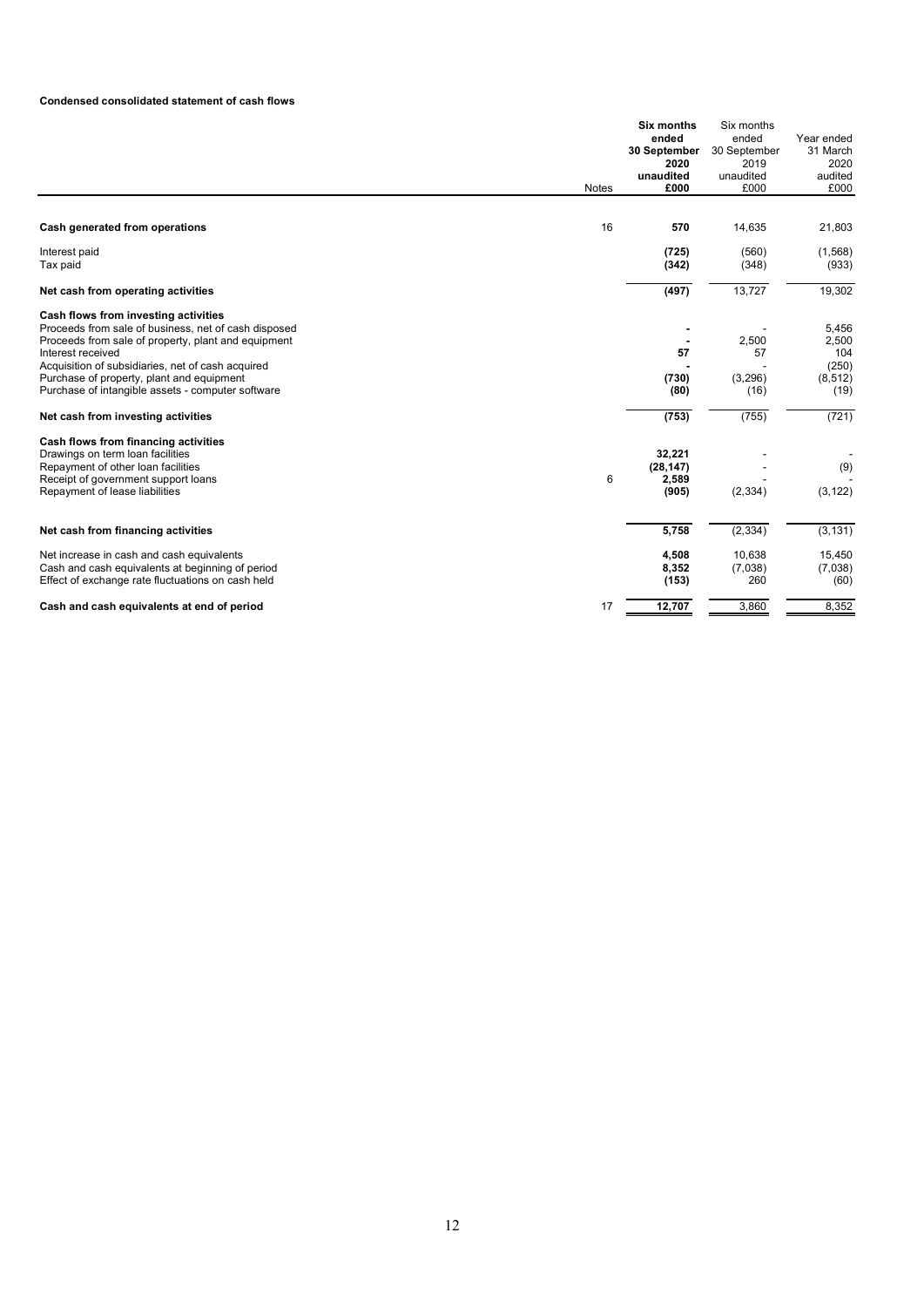## **Notes to the accounts**

## **1 Basis of preparation**

Except as outlined below, the condensed consolidated half year report for Carclo plc ("Carclo" or "the Group") for the six months ended 30 September 2020 has been prepared on the basis of the accounting policies set out in the audited accounts for the year ended 31 March 2020 and in accordance with the Disclosure and Transparency Rules of the UK Financial Conduct Authority and the requirements of IAS 34 "Interim Financial Reporting" as adopted by the EU.

The financial information is unaudited.

The half year report does not constitute financial statements and does not include all of the information and disclosures required for full annual statements. It should be read in conjunction with the annual report and financial statements for the year ended 31 March 2020 which is available either on request from the Company's registered office, Springstone House, PO Box 88, 27 Dewsbury Road, Ossett, WF5 9WS, or can be downloaded from the corporate website - www.carclo-plc.com.

The comparative figures for the financial year ended 31 March 2020 are not the Company's statutory accounts for that financial year. Those accounts have been reported on by the Company's auditors and delivered to the Registrar of Companies. The report of the auditors was (i) unqualified, (ii) did not include a reference to any matters which the auditors drew attention by way of emphasis without qualifying their report and (iii) did not contain statements under Section 498 (2) of the Companies Act 2006.

The half year report was approved by the board of directors on 26 November 2020. Copies are available from the corporate website.

The Group financial statements have been prepared and approved by the directors in accordance with International Financial Reporting Standards as adopted by the EU ("Adopted IFRSs").

#### **Going Concern**

The interim financial statements are prepared on the going concern basis.

Net debt at 30 September 2020 was £29.4m, rising from £27.4m at 31 March 2020 and is forecast to peak in the second quarter of the next financial year. The increase was driven by capital investment and net working capital outflows. The Group's financing remains within banking covenants as at 30 September 2020.

The Directors have prepared cash flow and covenant forecasts to cover the 12-month period from the date of the approval of these condensed interim financial statements taking into account the Group's available debt facilities and the terms of the arrangements with the Group's bank and the Group pension scheme which were disclosed in Note 1, Basis of Preparation - Going Concern, to the Group's consolidated financial statements for the year ended 31 March 2020.

These forecasts demonstrate that in the base case the Group has sufficient liquidity and covenant headroom throughout the forecast period, although covenant headroom is very limited for the underlying interest cover and core subsidiary underlying EBITA covenant tests for the 12-month period ending 30 June 2021, and for the underlying interest cover, net debt to underlying EBITDA and core subsidiary underlying EBITA covenant tests for the 12-month period ending 30 September 2021. The limited headroom is largely due to ongoing COVID-19 disruption coupled with the impact on earnings of a significant increase in the PPF levy.

The ongoing Coronavirus pandemic and the risk of a no-deal Brexit create additional uncertainty in the quantum and timing of cash flows and earnings in the 12-month forecast period. Any material manifestation of these or other uncertainties could lead to a breach of the Group's banking covenants.

Management has considered the impact of potential mitigations including cost saving and working capital management initiatives, as well as compensation from customers in respect of delays and it considers that the potential benefits from these give sufficient comfort that the downside risks can be mitigated. If it were not possible to mitigate a potential breach the bank would be approached to request that they consider issuing a covenant waiver.

On this basis, the Directors have determined that it is reasonable to assume that the Group will continue to operate within the facilities available to it and that it will adhere to the covenant tests to which it is subject throughout the 12-month period from the date of signing these interim financial statements. As such the Directors have adopted the Going Concern assumption in preparing these interim financial statements.

## **2 Accounting policies**

The accounting policies applied in these interim financial statements are the same as those applied in the Group's consolidated financial statements as at, and for the year ended 31 March 2020.

The Group's accounting policy for government grants is that income-based government grants are recognised in profit or loss over the period in which the related costs are recognised as an expense. They are presented by deducting the grant from the related expense.

Certain new standards, amendments and interpretations to existing standards have been published that are mandatory for the Group's accounting period beginning on 1 April 2020 but they are not expected to have a material effect on the Group's financial statements.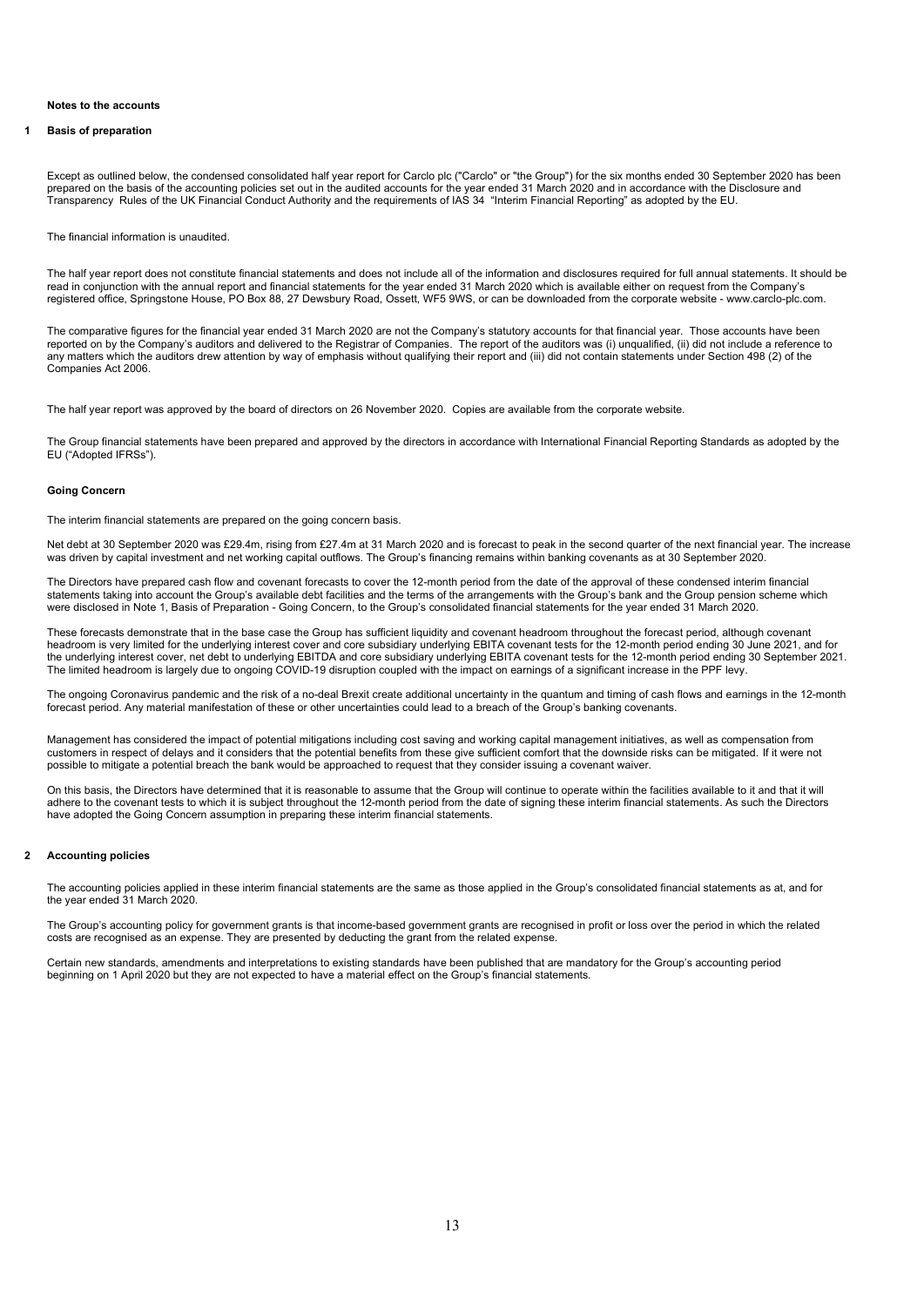## **3 Accounting estimates and judgements**

The preparation of the interim financial statements requires management to make judgements, estimates and assumptions that affect the application of accounting policies and the reported amounts of assets and liabilities, income and expenses. In preparing these half year financial statements, the significant judgements made by management in applying the Group's accounting policies and the key source of estimation uncertainty were the same as those applied to the audited consolidated financial statements as at, and for the year ended, 31 March 2020 except for the following -

#### Government grants

Management has made a judgement that conditions attached to £2.6 million of government grants in support of COVID-19 interruption have not been met at 30 September 2020 and therefore the proceeds have been presented as loans and borrowings in the condensed consolidated statement of financial position.

#### Discontinued operations

The key judgement regarding the disposal of the LED Technologies business and presentation of its results as a discontinued operation has no impact on these interim financial statements.

## **4 Segment reporting**

The Group is organised into two, separately managed, business segments - Technical Plastics and Aerospace. These are the segments for which summarised management information is presented to the Group's chief operating decision maker (comprising the Main Board and Group Executive Committee).

The Technical Plastics segment supplies fine tolerance, injection moulded plastic components, which are used in medical, optical and electronics products. This business operates internationally in a fast growing and dynamic market underpinned by rapid technological development.

The Aerospace segment supplies systems to the manufacturing and aerospace industries

The Central segment relates to central costs, non-trading companies and eliminations of inter-segment revenue.

The LED Technologies segment presented as a discontinued operation in the comparative periods was a leader in the development of high-power LED lighting for the premium automotive industry and was disposed of in the year to 31 March 2020.

Transfer pricing between business segments is set on an arm's length basis. Segmental revenues and results include transfers between business segments. Those transfers are eliminated on consolidation.

|                                                                                       | Technical<br><b>Plastics</b><br>£000 | Aerospace<br>£000 | Central<br>£000      | Group<br>total<br>£000    |
|---------------------------------------------------------------------------------------|--------------------------------------|-------------------|----------------------|---------------------------|
| The segment results for the six months ended 30 September 2020 were as follows -      |                                      |                   |                      |                           |
| <b>Consolidated income statement</b>                                                  |                                      |                   |                      |                           |
| Total revenue<br>Less inter-segment revenue                                           | 47,214                               | 2,736             |                      | 49,950                    |
| Total external revenue                                                                | 47,214                               | 2,736             |                      | 49,950                    |
| <b>Expenses</b>                                                                       | (43,988)                             | (2, 252)          | (2, 181)             | (48, 421)                 |
| Underlying operating profit                                                           | 3,226                                | 484               | (2, 181)             | 1,529                     |
| <b>Exceptional items</b>                                                              | (74)                                 | (13)              | (1, 215)             | (1, 302)                  |
| <b>Operating profit</b>                                                               | 3,152                                | 471               | (3, 396)             | 227                       |
| Net finance expense<br>Income tax expense                                             |                                      |                   |                      | (1,092)<br>(456)          |
| <b>Profit after tax</b>                                                               |                                      |                   |                      | (1, 321)                  |
| Consolidated statement of financial position<br>Segment assets<br>Segment liabilities | 104,160<br>(30, 191)                 | 6,492<br>(1,049)  | 13,323<br>(105, 986) | 123,975<br>(137, 226)     |
| Net assets                                                                            | 73,969                               | 5,443             | (92, 663)            | (13, 251)                 |
| Other segmental information<br>Depreciation<br>Amortisation                           | 2,755<br>103                         | 133               | 15<br>41             | 2,903<br>144              |
| Disaggregation of revenue<br>Major products/service lines                             |                                      |                   |                      |                           |
| Manufacturing<br>Tooling                                                              | 41,086<br>6,128<br>47,214            | 2,736<br>2,736    |                      | 43,822<br>6,128<br>49,950 |
| Timing of revenue recognition<br>Products transferred at a point in time              | 41,086                               | 2,736             |                      | 43,822                    |
| Products and services transferred over time                                           | 6,128<br>47,214                      | 2,736             |                      | 6,128<br>49,950           |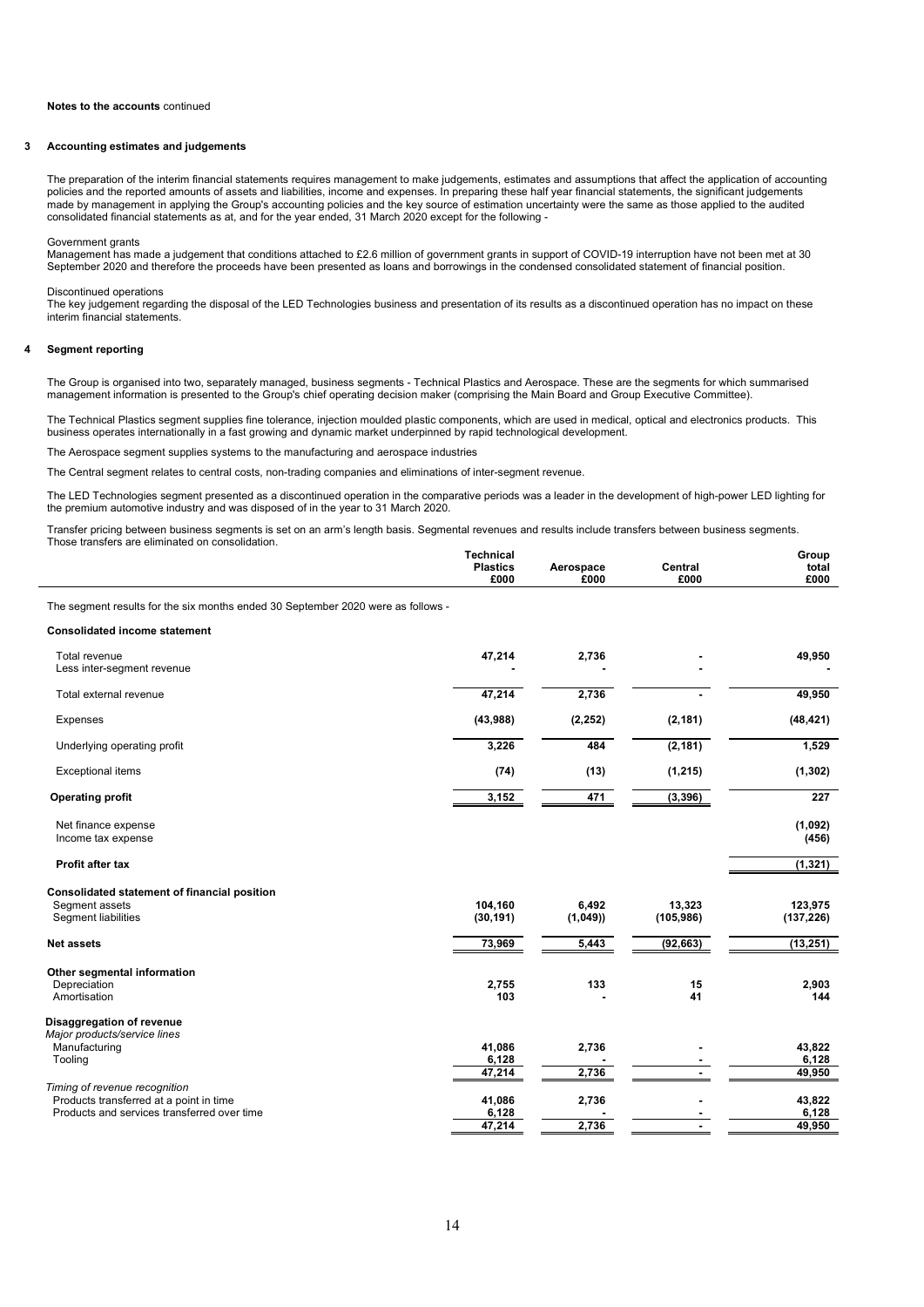# **4 Segment reporting** continued

|                                                                                                                         | Technical                             |                                 |                                                      |                             | LED                                  |                           |
|-------------------------------------------------------------------------------------------------------------------------|---------------------------------------|---------------------------------|------------------------------------------------------|-----------------------------|--------------------------------------|---------------------------|
|                                                                                                                         | <b>Plastics</b><br>continuing<br>£000 | Aerospace<br>continuing<br>£000 | Central<br>continuing<br>£000                        | Total<br>continuing<br>£000 | Technologies<br>discontinued<br>£000 | Group<br>total<br>£000    |
| The segment results for the six months ended 30 September 2019 were as follows -                                        |                                       |                                 |                                                      |                             |                                      |                           |
| <b>Consolidated income statement</b>                                                                                    |                                       |                                 |                                                      |                             |                                      |                           |
| Total revenue<br>Less inter-segment revenue                                                                             | 53.826<br>(1,386)                     | 3,675                           | (1,469)<br>1,469                                     | 56,032<br>83                | 22.002<br>(83)                       | 78,034                    |
| Total external revenue                                                                                                  | 52,440                                | 3,675                           | $\overline{a}$                                       | 56,115                      | 21,919                               | 78,034                    |
| <b>Expenses</b>                                                                                                         | (47, 798)                             | (2,957)                         | (2,038)                                              | (52, 793)                   | (24, 666)                            | (77, 459)                 |
| Underlying operating profit / (loss)                                                                                    | 4,642                                 | 718                             | (2,038)                                              | 3,322                       | (2,747)                              | 575                       |
| Exceptional operating items                                                                                             | (22)                                  | (10)                            | (1,898)                                              | (1,930)                     | (2,814)                              | (4, 744)                  |
| <b>Operating profit</b>                                                                                                 | 4,620                                 | 708                             | (3,936)                                              | 1,392                       | (5, 561)                             | (4, 169)                  |
| Net finance expense<br>Income tax expense                                                                               |                                       |                                 |                                                      |                             |                                      | (1, 385)<br>(537)         |
| <b>Profit after tax</b>                                                                                                 |                                       |                                 |                                                      |                             |                                      | (6,091)                   |
| Consolidated statement of financial position                                                                            |                                       |                                 |                                                      |                             |                                      |                           |
| Segment assets<br>Segment liabilities                                                                                   | 103.894<br>(23, 276)                  | 7.272<br>(1, 575)               | 7.908<br>(102, 869)                                  | 119.074<br>(127, 720)       | 30.837<br>(16, 850)                  | 149.911<br>(144, 570)     |
| <b>Net assets</b>                                                                                                       | 80.618                                | 5,697                           | (94, 961)                                            | (8,646)                     | 13,987                               | 5,341                     |
| Other segmental information<br>Depreciation<br>Amortisation                                                             | 2.763<br>55                           | 130                             | 25<br>50                                             | 2,918<br>105                | 249                                  | 3.167<br>105              |
| Disaggregation of revenue<br>Major products/service lines                                                               |                                       |                                 |                                                      |                             |                                      |                           |
| Manufacturing<br>Tooling                                                                                                | 48,718<br>3,722<br>52,440             | 3,675<br>3,675                  | $\overline{\phantom{a}}$<br>$\overline{\phantom{a}}$ | 52,393<br>3,722<br>56,115   | 20,919<br>1,000<br>21,919            | 73,312<br>4,722<br>78,034 |
| Timing of revenue recognition<br>Products transferred at a point in time<br>Products and services transferred over time | 48,718                                | 3,675                           | $\overline{\phantom{a}}$                             | 52,393                      | 20,919                               | 73,312                    |
|                                                                                                                         | 3,722<br>52.440                       | 3,675                           | $\overline{\phantom{a}}$<br>$\blacksquare$           | 3,722<br>56,115             | 1,000<br>21,919                      | 4,722<br>78.034           |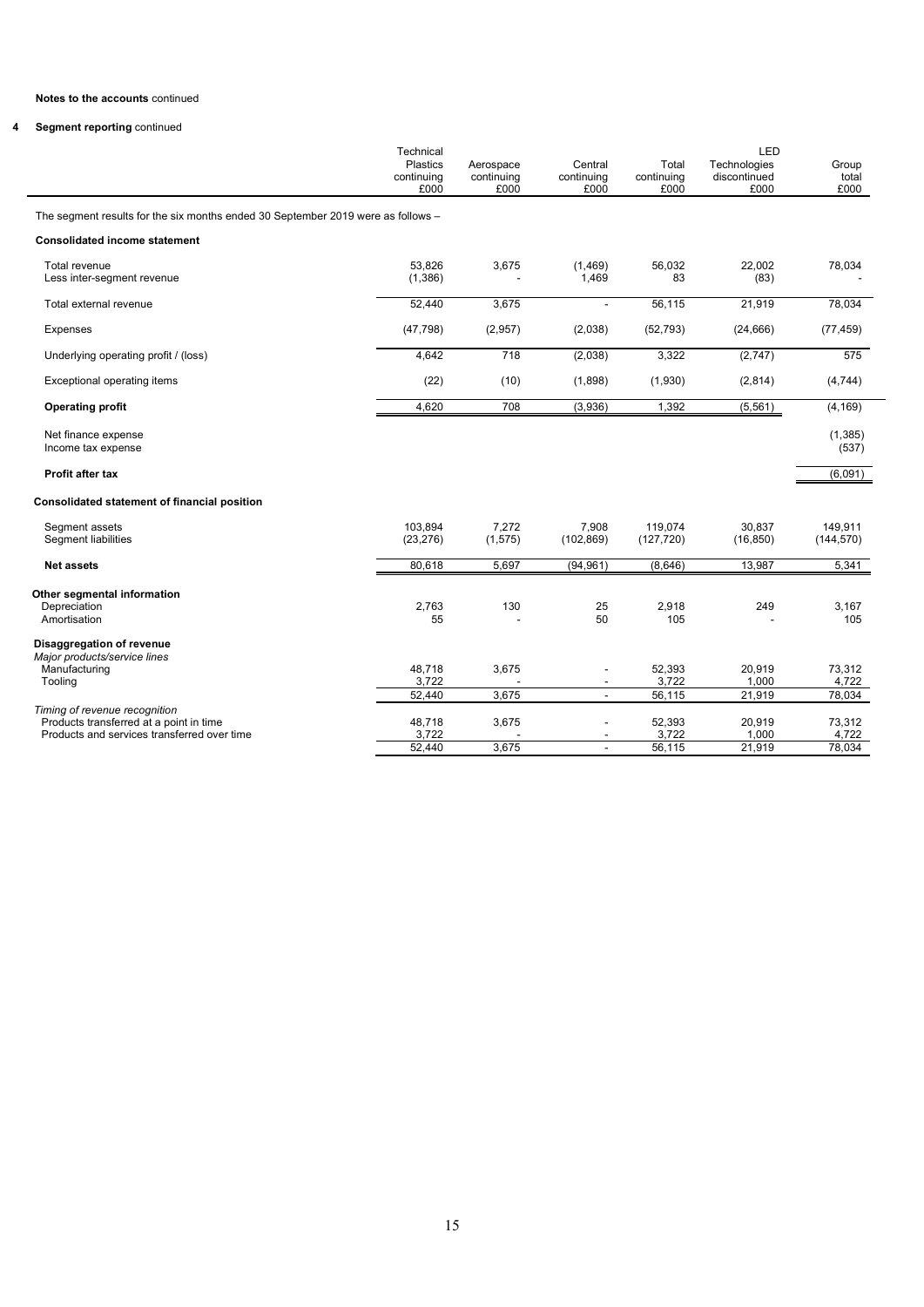# 4 Segment reporting continued

|                                                                                        |                      |                    |                                            | <b>Six months</b><br>ended<br>30 September<br>2020 | ended<br>30 September<br>2019 | Year<br>ended<br>31 March<br>2020 |
|----------------------------------------------------------------------------------------|----------------------|--------------------|--------------------------------------------|----------------------------------------------------|-------------------------------|-----------------------------------|
| <b>Exceptional costs</b>                                                               |                      |                    |                                            |                                                    | Six months                    |                                   |
|                                                                                        | 103,054              | 7,453              | $\overline{a}$                             | 110,507                                            | 35,782                        | 146,289                           |
| Products transferred at a point in time<br>Products and services transferred over time | 94,073<br>8,981      | 7,453              | $\overline{a}$                             | 101,526<br>8,981                                   | 34,492<br>1,290               | 136,018<br>10,271                 |
| Timing of revenue recognition                                                          | 103,054              | 7,453              | $\overline{a}$                             | 110,507                                            | 35,782                        | 146,289                           |
| Disaggregation of revenue<br>Major products/service lines<br>Manufacturing<br>Tooling  | 94,073<br>8,981      | 7,453              | $\overline{a}$<br>$\overline{\phantom{a}}$ | 101,526<br>8,981                                   | 34,492<br>1,290               | 136,018<br>10,271                 |
| Other segmental information<br>Depreciation<br>Amortisation                            | 5,675<br>77          | 270                | 6<br>95                                    | 5,951<br>172                                       | 814                           | 6,765<br>172                      |
| <b>Net assets</b>                                                                      | 73,798               | 4.966              | (70, 033)                                  | (8,731)                                            | $\overline{\phantom{a}}$      | 8,731                             |
| Segment assets<br>Segment liabilities                                                  | 101,005<br>(27, 207) | 6,287<br>(1, 321)  | 11,213<br>(81, 246)                        | 118,505<br>(109, 774)                              |                               | 118,505<br>(109, 774)             |
| <b>Consolidated statement of financial</b><br>position                                 |                      |                    |                                            |                                                    |                               |                                   |
| Loss for the period                                                                    |                      |                    |                                            | (1,900)                                            | (9, 510)                      | (11, 410)                         |
| Loss on disposal of discontinued operations, net<br>of tax                             |                      |                    |                                            | $\overline{a}$                                     | (2,962)                       | (2,962)                           |
| Loss from operating activities after tax                                               |                      |                    |                                            | (1,900)                                            | (6, 548)                      | (8,448)                           |
| Net finance expense<br>Income tax expense                                              |                      |                    |                                            | (2,388)<br>(1, 355)                                | (197)<br>(94)                 | (2, 585)<br>(1, 449)              |
| Operating profit / (loss)                                                              | 9,243                | 213                | (7,613)                                    | 1,843                                              | (6, 257)                      | (4, 414)                          |
| <b>Exceptional operating Items</b>                                                     | (10)                 | (1,440)            | (4,020)                                    | (5, 470)                                           | (3,309)                       | (8, 779)                          |
| Underlying operating profit / (loss)                                                   | 9,253                | 1,653              | (3, 593)                                   | 7,313                                              | (2,948)                       | 4,365                             |
| Expenses                                                                               | (93, 800)            | (5,800)            | (3, 593)                                   | (103, 193)                                         | (38, 730)                     | (141, 923)                        |
| Total external revenue                                                                 | 103,053              | 7,453              | $\blacksquare$                             | 110,506                                            | 35,782                        | 146,288                           |
| Total revenue<br>Less inter-segment revenue                                            | 105,169<br>(2, 116)  | 7,453              | (2, 116)<br>2,116                          | 110,506                                            | 35,782                        | 146,288                           |
| <b>Consolidated income statement</b>                                                   |                      |                    |                                            |                                                    |                               |                                   |
| The segment results for the year ended 31 March 2020 were as follows:                  |                      |                    |                                            |                                                    |                               |                                   |
|                                                                                        | continuing<br>£000   | continuing<br>£000 | continuing<br>£000                         | continuing<br>£000                                 | discontinued<br>£000          | total<br>£000                     |
|                                                                                        | <b>Plastics</b>      | Aerospace          | Central                                    | Total                                              | Technologies                  | Group                             |
|                                                                                        | Technical            |                    |                                            |                                                    | LED                           |                                   |

|                                                                                                               | £000                                                      | £000                | £000                           |
|---------------------------------------------------------------------------------------------------------------|-----------------------------------------------------------|---------------------|--------------------------------|
| Continuing operations                                                                                         |                                                           |                     |                                |
| Rationalisation and restructuring costs<br>Impairment of Aerospace                                            | (1, 302)                                                  | (1,930)             | (4,065)<br>(1,405)             |
|                                                                                                               | (1, 302)                                                  | (1,930)             | (5, 470)                       |
| Discontinued operations                                                                                       |                                                           |                     |                                |
| <b>Rationalisation costs</b><br>Impairment of LED Technologies<br>Loss on disposal of discontinued operations | $\overline{\phantom{0}}$<br>$\overline{\phantom{0}}$<br>- | (1, 313)<br>(1,501) | (1, 807)<br>(1,501)<br>(2,962) |
|                                                                                                               |                                                           | (2,814)             | (6, 270)                       |
| <b>Exceptional Items</b>                                                                                      | (1, 302)                                                  | (4, 744)            | (11, 740)                      |

£1.2 million of rationalisation and restructuring costs during the period related to the restructuring of the Group's relationships with its main creditors, namely the bank and the Group pension scheme.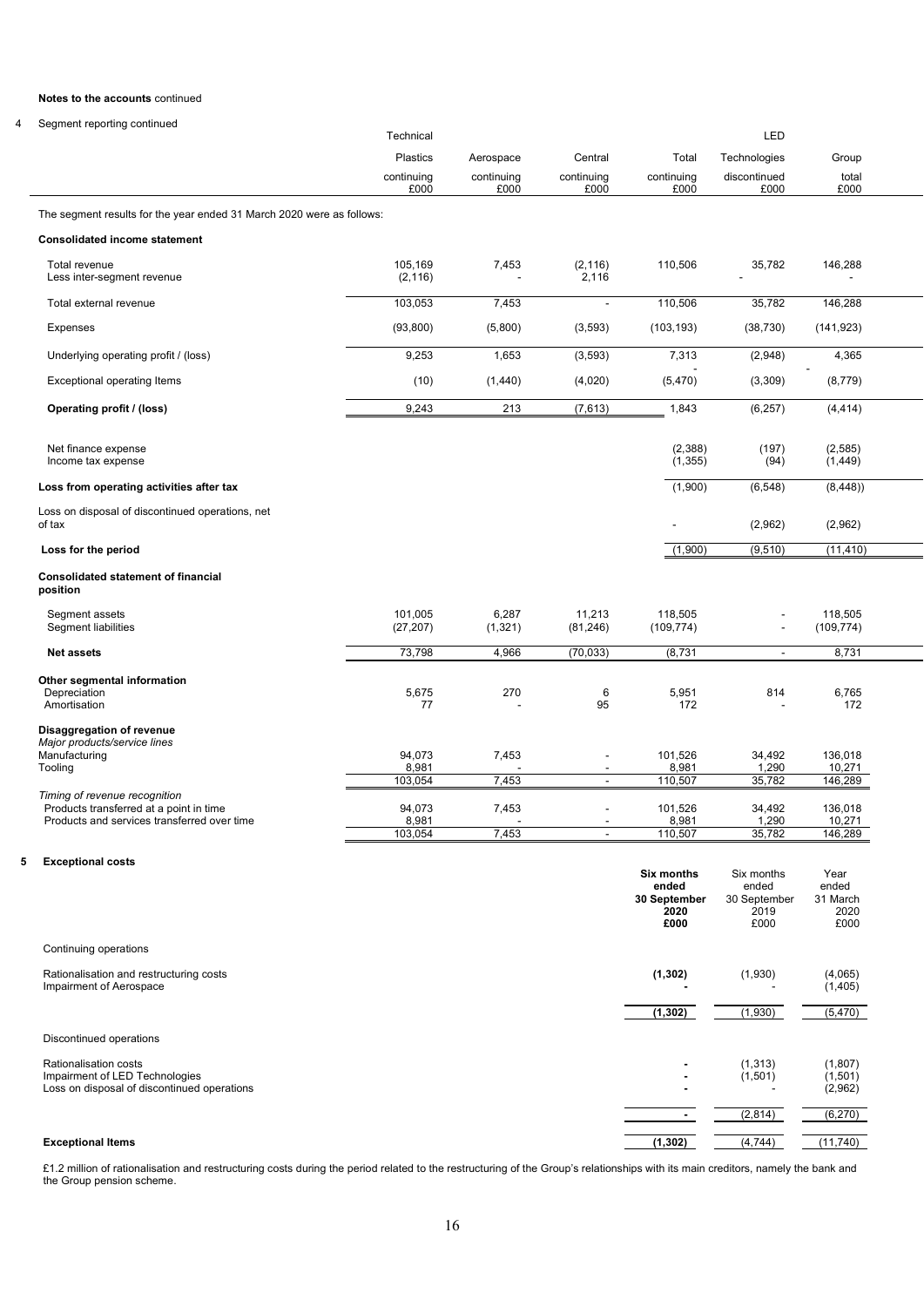# **6 Government support for COVID-19**

During the period the Group has utilised governmental support in its operating locations to mitigate the impact of COVID-19. Support has been in the form of grants, loans and deferral of tax payments.

|                                                                                                                                                                                         |                                                                                                                                                                          | <b>Six months</b><br>ended<br>30 September<br>2020<br>£000 | Six months<br>ended<br>30 September<br>2019<br>£000 | Year<br>ended<br>31 March<br>2020<br>£000   |  |
|-----------------------------------------------------------------------------------------------------------------------------------------------------------------------------------------|--------------------------------------------------------------------------------------------------------------------------------------------------------------------------|------------------------------------------------------------|-----------------------------------------------------|---------------------------------------------|--|
| The governmental support utilised during the period was -                                                                                                                               |                                                                                                                                                                          |                                                            |                                                     |                                             |  |
| Grants<br>Loans<br>Payment deferrals                                                                                                                                                    | Used to offset labour and variable costs. Included in operating expenses.<br>Presented in interest bearing loans and borrowings<br>Presented in trade and other payables | 615<br>2.589<br>705                                        |                                                     |                                             |  |
| Net finance expense                                                                                                                                                                     |                                                                                                                                                                          | <b>Six months</b>                                          | Six months                                          | Year                                        |  |
|                                                                                                                                                                                         |                                                                                                                                                                          | ended<br>30 September<br>2020<br>£000                      | ended<br>30 September<br>2019<br>£000               | ended<br>31 March<br>2020<br>£000           |  |
|                                                                                                                                                                                         | The expense recognised in the condensed consolidated income statement comprises -                                                                                        |                                                            |                                                     |                                             |  |
| <b>Continuing operations</b>                                                                                                                                                            |                                                                                                                                                                          |                                                            |                                                     |                                             |  |
| Interest receivable on cash and cash deposits<br>Interest payable on bank loans and overdrafts<br>Lease interest<br>Other interest<br>Net interest on the net defined benefit liability |                                                                                                                                                                          | 57<br>(635)<br>(89)<br>(1)<br>(424)                        | 51<br>(654)<br>(42)<br>(8)<br>(582)                 | 96<br>(1, 142)<br>(165)<br>(55)<br>(1, 122) |  |
|                                                                                                                                                                                         |                                                                                                                                                                          | (1,092)                                                    | (1, 235)                                            | (2,388)                                     |  |
| <b>Discontinued operations</b>                                                                                                                                                          |                                                                                                                                                                          |                                                            |                                                     |                                             |  |
| Interest receivable on cash and cash deposits<br>Interest payable on bank loans, overdrafts<br>Lease interest<br>Other interest                                                         |                                                                                                                                                                          |                                                            | 6<br>(84)<br>(38)<br>(33)                           | $\overline{7}$<br>(121)<br>(49)<br>(34)     |  |
|                                                                                                                                                                                         |                                                                                                                                                                          | $\sim$                                                     | (149)                                               | (197)                                       |  |
| Net finance expense                                                                                                                                                                     |                                                                                                                                                                          | (1,092)                                                    | (1, 384)                                            | (2, 585)                                    |  |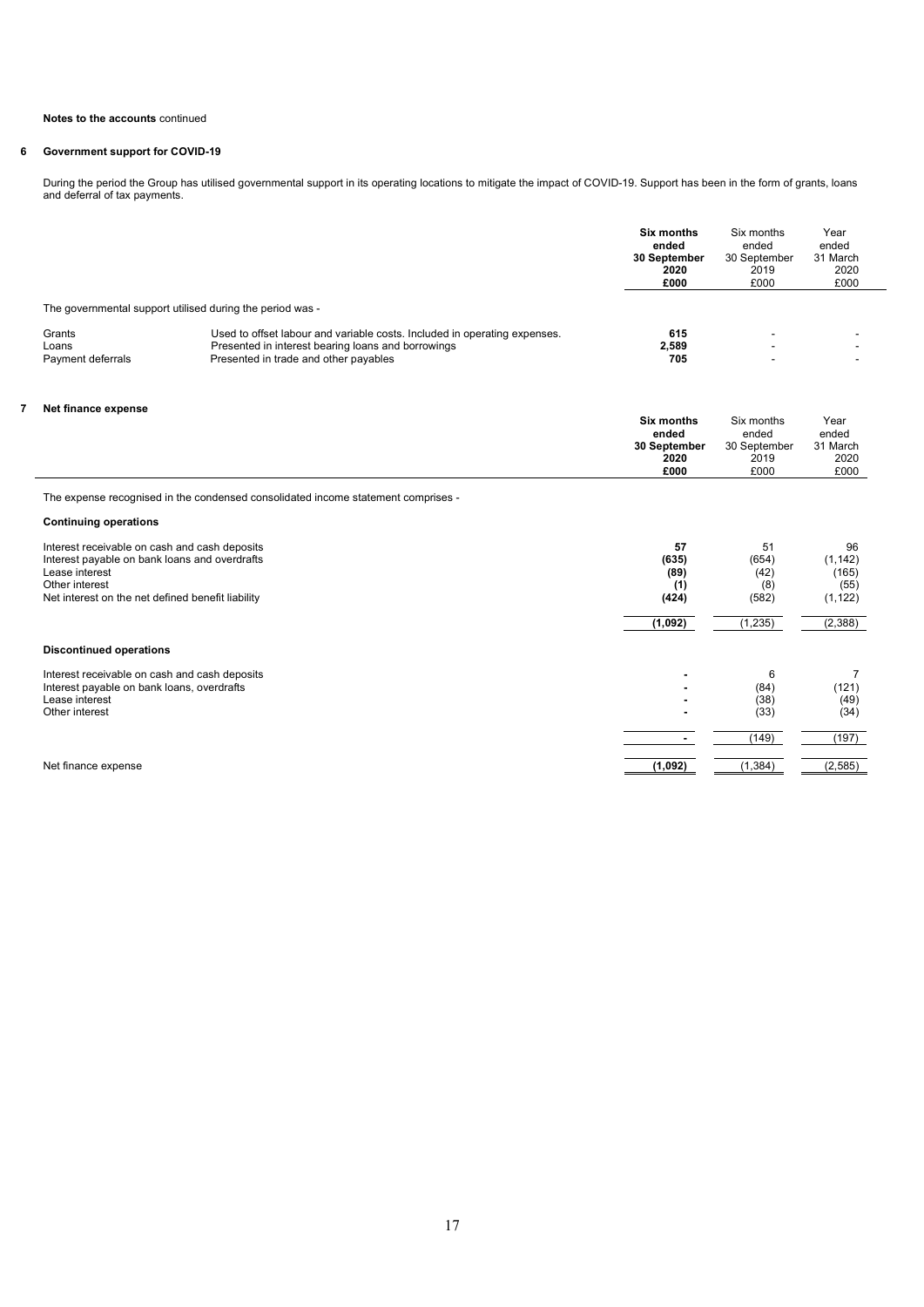# **8 Income tax expense**

|                                                                                                                                     | Six months<br>ended<br>30 September<br>2020<br>£000 | Six months<br>ended<br>30 September<br>2019<br>£000 | Year<br>ended<br>31 March<br>2020<br>£000 |
|-------------------------------------------------------------------------------------------------------------------------------------|-----------------------------------------------------|-----------------------------------------------------|-------------------------------------------|
| The expense recognised in the condensed consolidated income statement comprises:                                                    |                                                     |                                                     |                                           |
| Continuing operations                                                                                                               |                                                     |                                                     |                                           |
| Current tax expense on ordinary activities<br>Deferred tax credit on ordinary activities<br>Current tax credit on exceptional items | (563)<br>107<br>(456)                               | (501)<br>(501)                                      | (1, 100)<br>(268)<br>13<br>(1, 355)       |
| Discontinued operations                                                                                                             |                                                     |                                                     |                                           |
| Current tax expense arising on ordinary activities<br>Deferred tax expense arising on ordinary activities                           |                                                     | (36)                                                | (96)                                      |
|                                                                                                                                     |                                                     | (36)                                                | (96)                                      |
| Total income tax expense recognised in the condensed consolidated income statement                                                  | (456)                                               | (537)                                               | (1, 451)                                  |

The half year accounts include an underlying tax charge of 61.5% of underlying profit before tax (2020 - 82.2%) based on the estimated average effective income tax rate on ordinary activities for the full year.

The half year tax charge represents (52.7%) of statutory loss before tax based on the estimated average effective income tax rate on ordinary activities for the full year.

The Group's effective tax rate on ordinary activities is at a higher level than the underlying UK tax rate of 19.0% (H1 2020 - 19.0%) mainly because a deferred tax asset has not been recognized in respect of the UK losses and also since the Group is earning a higher proportion of its profits in higher tax jurisdictions.

Deferred tax assets and liabilities at 30 September 2020 have been calculated on the rates substantively enacted at the balance sheet date. A change to the main UK corporation tax rate, announced in the Budget on 11 March 2020, was substantively enacted on 17 March 2020. The rate applicable from 1 April 2020 now remains at 19%, rather than the previously enacted reduction to 17%.

A deferred tax asset has not been recognised at 30 September 2020 in respect of UK losses, capital allowances and future retirement benefit payments, as there is no certainty that they will be utilised in the foreseeable future.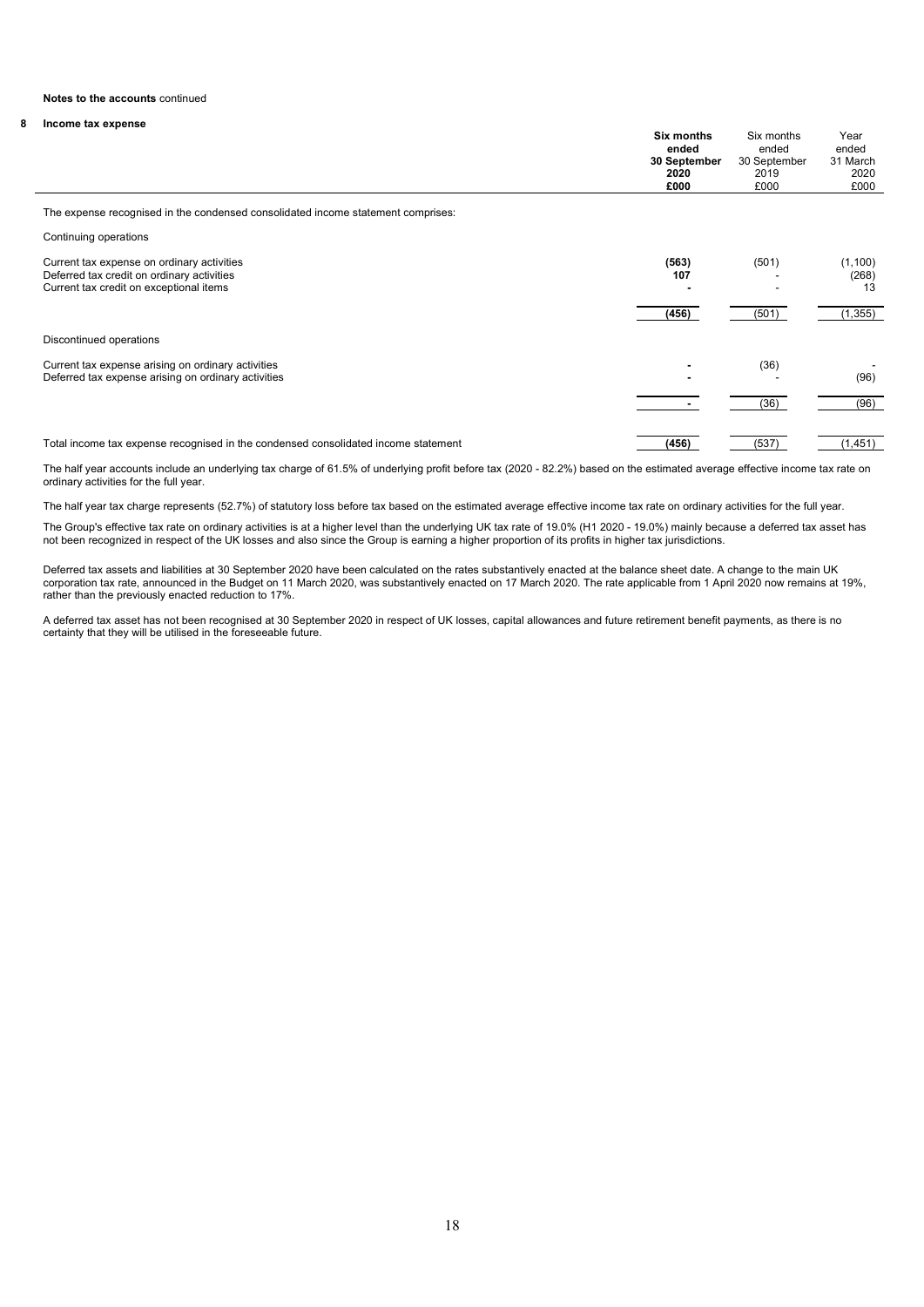#### **9 Earnings per share**

The calculation of basic earnings per share is based on the profit attributable to equity holders of the parent company divided by the weighted average number of ordinary shares outstanding during the period.

The calculation of diluted earnings per share is based on profit attributable to equity holders of the parent company divided by the weighted average number of ordinary shares outstanding during the period (adjusted for dilutive options).

The following details the profit and average number of shares used in calculating the basic and diluted earnings per share:

|                                                                       | <b>Six months</b><br>ended<br>30 September<br>2020<br>£000          | Six months<br>ended<br>30 September<br>2019<br>£000   | Year ended<br>31 March<br>2020<br>£000   |
|-----------------------------------------------------------------------|---------------------------------------------------------------------|-------------------------------------------------------|------------------------------------------|
| Loss after tax from continuing operations                             | (1, 321)                                                            | (344)                                                 | (1,900)                                  |
| Loss attributable to non-controlling interests                        |                                                                     |                                                       |                                          |
| Loss attributable to ordinary shareholders from continuing operations | (1, 321)                                                            | (344)                                                 | (1,900)                                  |
| Loss on discontinued operations net of tax                            |                                                                     | (5,747)                                               | (9, 509)                                 |
| Loss after tax, attributable to equity holders of the parent          | (1, 321)                                                            | (6,091)                                               | (11, 409)                                |
|                                                                       | <b>Six months</b><br>ended<br>30 September<br>2020<br><b>Shares</b> | Six months<br>ended<br>30 September<br>2019<br>Shares | Year ended<br>31 March<br>2020<br>Shares |
| Weighted average number of ordinary shares in the period              | 73,419,193                                                          | 73,419,193                                            | 73,419,193                               |
| Effect of share options in issue                                      |                                                                     |                                                       |                                          |
| Weighted average number of ordinary shares (diluted) in the period    | 73,419,193                                                          | 73,419,193                                            | 73,419,193                               |

In addition to the above, the Company also calculates an earnings per share based on underlying profit as the board believe this provides a more useful comparison of business trends and performance. Underlying profit is defined as profit before impairments, rationalisation costs, one-off retirement benefit effects, exceptional bad debts, business closure costs, litigation costs, other one-off costs and the impact of property and business disposals, net of attributable taxes.

The following table reconciles the Group's profit to underlying profit used in the numerator in calculating underlying earnings per share -

|                                                                                                                                                                                         | <b>Six months</b><br>ended<br>30 | Six months ended             | Year ended                |
|-----------------------------------------------------------------------------------------------------------------------------------------------------------------------------------------|----------------------------------|------------------------------|---------------------------|
|                                                                                                                                                                                         | September<br>2020<br>£000        | 30 September<br>2019<br>£000 | 31 March<br>2020<br>£000  |
| (Loss) / profit after tax, attributable to equity holders of the parent                                                                                                                 | (1, 321)                         | (6,091)                      | (11, 409)                 |
| Continuing operations:<br>Rationalisation and restructuring costs, net of tax<br>Impairment of Aerospace net of tax                                                                     | 1,302                            | 1,930                        | 4,052<br>1,405            |
| Discontinued operations:<br>Rationalisation and restructuring costs, net of tax<br>Impairment of LED Technologies, net of tax<br>Loss on disposal of discontinued operations net of tax |                                  | 1,313<br>1,501               | 1,807<br>1,501<br>2,962   |
| Underlying profit / (loss) attributable to equity holders of the parent                                                                                                                 | (19)                             | (1, 347)                     | 318                       |
| Underlying operating profit - continuing operations                                                                                                                                     | 1,529                            | 3,322                        | 7,313                     |
| Finance revenue - continuing operations<br>Finance expense - continuing operations<br>Income tax expense - continuing operations                                                        | 57<br>(1, 149)<br>(456)          | 51<br>(1, 286)<br>(501)      | 97<br>(2,485)<br>(1, 355) |
| Underlying profit / (loss) attributable to equity holders of the parent - continuing operations                                                                                         | (19)                             | 1,586                        | 3,570                     |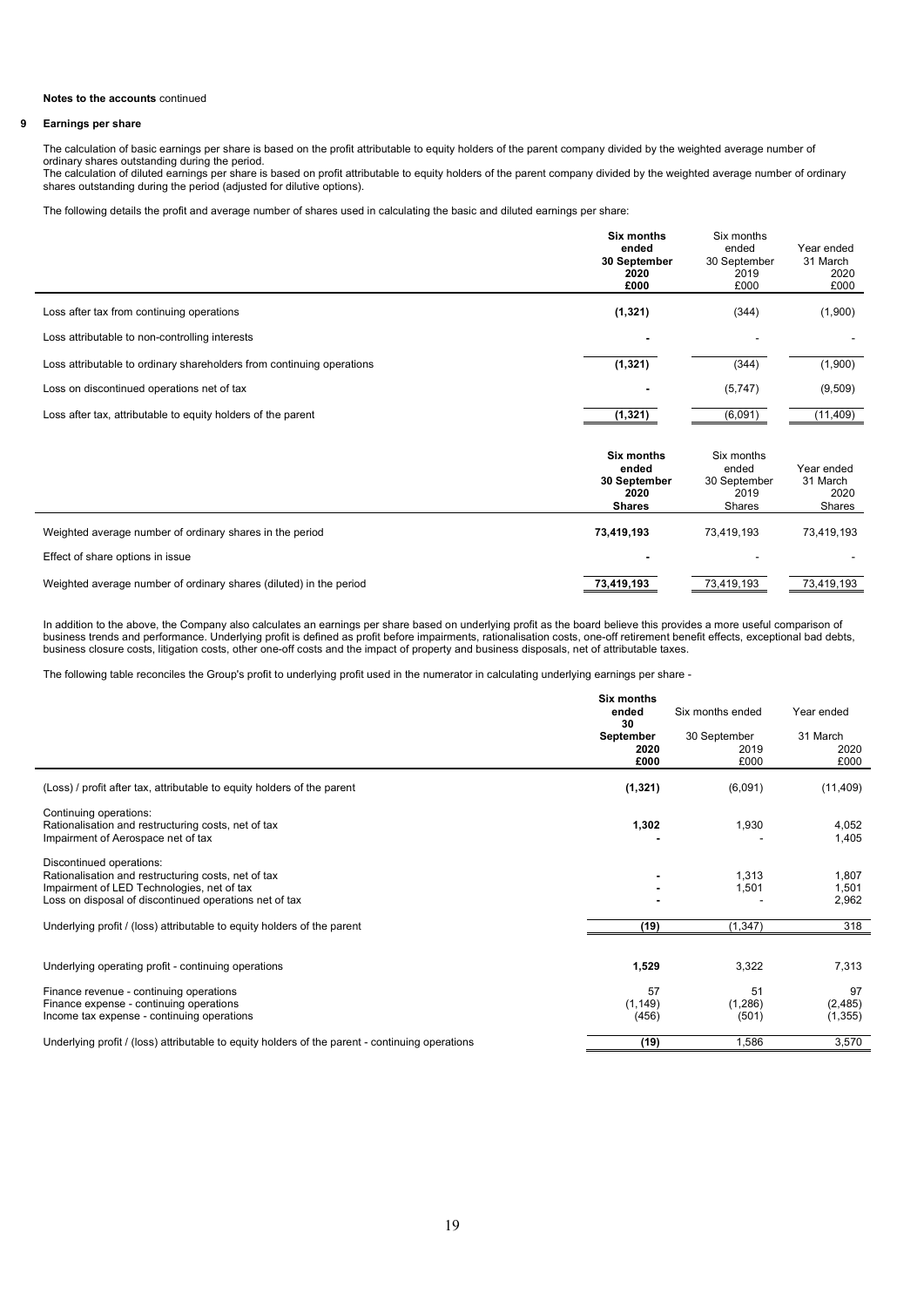#### **9 Earnings per share** continued

The following table summarises the earnings per share figures based on the above data:

|                                                                                                                                                                                                   | Six months ended<br>30 September<br>2020<br>Pence | Six months ended<br>30 September<br>2019<br>Pence | Year ended<br>31 March<br>2020<br>Pence |
|---------------------------------------------------------------------------------------------------------------------------------------------------------------------------------------------------|---------------------------------------------------|---------------------------------------------------|-----------------------------------------|
| Basic (loss) / earnings per share - continuing operations<br>Basic (loss) / earnings per share - discontinued operations                                                                          | (1.8)                                             | (0.5)<br>(7.8)                                    | (2.6)<br>(13.0)                         |
| Basic (loss) / earnings per share                                                                                                                                                                 | (1.8)                                             | (8.3)                                             | (15.5)                                  |
| Diluted (loss) / earnings per share - continuing operations<br>Diluted (loss) / earnings per share - discontinued operations                                                                      | (1.8)                                             | (0.5)<br>(7.8)                                    | (2.6)<br>(13.0)                         |
| Diluted (loss) / earnings per share                                                                                                                                                               | (1.8)                                             | (8.3)                                             | (15.5)                                  |
| Underlying earnings per share - basic - continuing operations<br>Underlying (loss) / earnings per share - basic - discontinued operations<br>Underlying (loss) / earnings per share - basic       | 0.0<br>0.0                                        | 2.2<br>(4.0)<br>(1.8)                             | 4.9<br>(4.4)<br>0.4                     |
| Underlying earnings per share - diluted - continuing operations<br>Underlying (loss) / earnings per share - diluted - discontinued operations<br>Underlying (loss) / earnings per share - diluted | 0.0<br>0.0                                        | 2.2<br>(4.0)<br>(1.8)                             | 4.9<br>(4.4)<br>0.4                     |

## **10 Dividends paid and proposed**

No dividends were paid in the period or the comparative periods.

As outlined in the annual report 2020 the Directors are not proposing an interim dividend for 2020/21.

## **11 Intangible assets**

The movements in the carrying value of intangible assets are summarised as follows -

|                                                                                                                                                                                 | Six months ended<br>30 September<br>2020<br>£000 | Six months ended<br>30 September<br>2019<br>£000 | Year ended<br>31 March<br>2020<br>£000      |
|---------------------------------------------------------------------------------------------------------------------------------------------------------------------------------|--------------------------------------------------|--------------------------------------------------|---------------------------------------------|
| Net book value at the start of the period                                                                                                                                       | 22,880                                           | 24,144                                           | 24,144                                      |
| Additions<br>Acquisitions through business combinations<br>Disposals of business<br>Amortisation<br>Impairment of Aerospace goodwill<br>Effect of movements in foreign exchange | 80<br>(144)<br>47                                | 16<br>(105)<br>745                               | 19<br>16<br>(13)<br>(172)<br>(1,405)<br>291 |
| Net book value at the end of the period                                                                                                                                         | 22,863                                           | 24,800                                           | 22,880                                      |

Included within intangible assets is goodwill of £22.0 million (30 September 2019 - £23.8 million). The carrying value of goodwill is subject to annual impairment tests by reviewing detailed projections of the recoverable amounts from the underlying cash generating units. At 31 March 2020, the carrying value of goodwill was supported by fair value less costs of disposal calculations. There has been no indication of subsequent impairment in the current financial year.

Intangible assets also include customer-related intangibles of £0.3 million (30 September 2019 - £0.4 million) and computer software of £0.5 million (30 September 2019 - £0.6 million).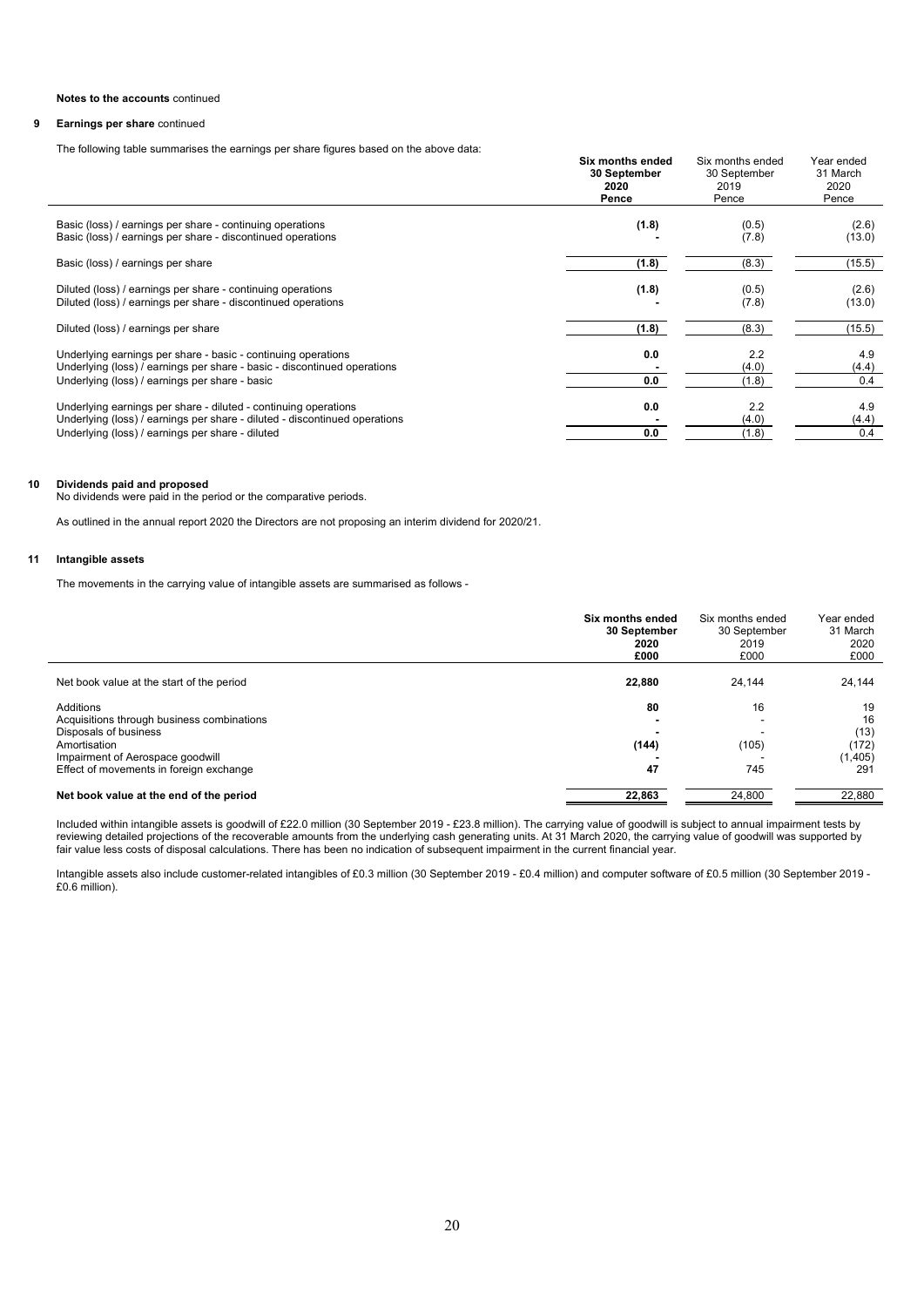## **12 Property, plant and equipment**

The movements in the carrying value of property plant and equipment are summarised as follows:

|                                                 | Six months ended | Six months ended | Year ended |
|-------------------------------------------------|------------------|------------------|------------|
|                                                 | 30 September     | 30 September     | 31 March   |
|                                                 | 2020             | 2019             | 2020       |
|                                                 | £000             | £000             | £000       |
|                                                 |                  |                  |            |
| Net book value at the start of the period       | 40,395           | 48,236           | 48,164     |
| Additions                                       |                  |                  | 12.089     |
|                                                 | 2,701            | 6,179            |            |
| Acquisitions through business combinations      |                  |                  | 307        |
| Depreciation                                    | (2,903)          | (3, 167)         | (6, 765)   |
| <b>Disposals</b>                                |                  | (2,461)          | (2, 173)   |
| Disposal of business                            |                  |                  | (10,087)   |
| Impairment LED Technologies                     |                  |                  | (1,501)    |
| Transfers to assets held for sale (see Note 12) |                  | (10, 921)        |            |
| Effect of movements in foreign exchange         | (66)             | 967              | 361        |
| Net book value at the end of the period         | 40,127           | 38,833           | 40,395     |
|                                                 |                  |                  |            |

## **Right of use assets**

Right-of-use assets related to lease agreements are presented as property, plant and equipment. The movements are summarised as follows:

|                                                                                                  | Six months ended<br>30 September<br>2020<br>£000 | Six months ended<br>30 September<br>2019<br>£000 | Year ended<br>31 March<br>2020<br>£000 |
|--------------------------------------------------------------------------------------------------|--------------------------------------------------|--------------------------------------------------|----------------------------------------|
| Net book value at the start of the period                                                        | 5,118                                            | 7.139                                            | 7,139                                  |
| Depreciation<br>Additions<br><b>Disposals</b><br>Transfers to assets held for sale (see Note 13) | (741)<br>377                                     | (842)<br>633<br>(861)<br>(1, 164)                | (2, 352)<br>2,660<br>(2,329)           |
| Net book value at the end of the period                                                          | 4.754                                            | 4.905                                            | 5,118                                  |

#### **13 Assets held for sale**

At 30 September 2019 assets held for sale related to the LED Technologies segment which was disposed of on 20 December 2019.

#### **14 Discontinued operations**

The LED Technologies segment is presented as a discontinued operation in the comparative periods.

No asset has been recognised for potential post balance sheet proceeds arising from the administration of Wipac Ltd, which was part of the disposed discontinued operations. Any such proceeds may be used to reduce the outstanding balance of the Group's debt facility. Management's best estimate of the contingent asset in respect of these potential proceeds is £1.0 million.

## **15 Retirement benefit obligations**

At 31 March 2020 the Group had a retirement benefit liability, as calculated under the provisions of IAS 19 "Employee Benefits", of £37.6 million. Since the start of the current financial year, positive asset returns of £10.2 million plus Group contributions of £1.1 million offset by £4.4 million of benefit payments, has resulted in the scheme's assets increasing in value by £6.9 million from £172.8 million to £179.7 million. However, the impact of a decrease in the discount rate used to evaluate the scheme's liabilities from 2.30% per annum at the start of the period to 1.50% per annum at the end of the period, together with the impact of a 0.3% per annum increase in the inflation rate and the impact of the interest expense arising on the liabilities, offset by the benefit payments has resulted in the value of the liabilities increasing by £27.4 million from £210.4 million to £237.8 million. As a consequence the Scheme, on an IAS 19 basis, has increased from a £37.6 million net liability at 31 March 2020 to a £58.1 million net liability at 30 September 2020.

Administration costs of £0.9 million, including £0.3 million presented as exceptional costs, have been charged against other operating expenses during the period (H1 2020 - £0.3 million, including £0.1 million presented as exceptional costs). Net interest costs of £0.4 million have been recognised within finance expense during the period (H1 2020 - £0.6 million).

Remeasurement losses of £20.7 million have been recognised within other comprehensive income during the period (H1 2020 - £2.5 million).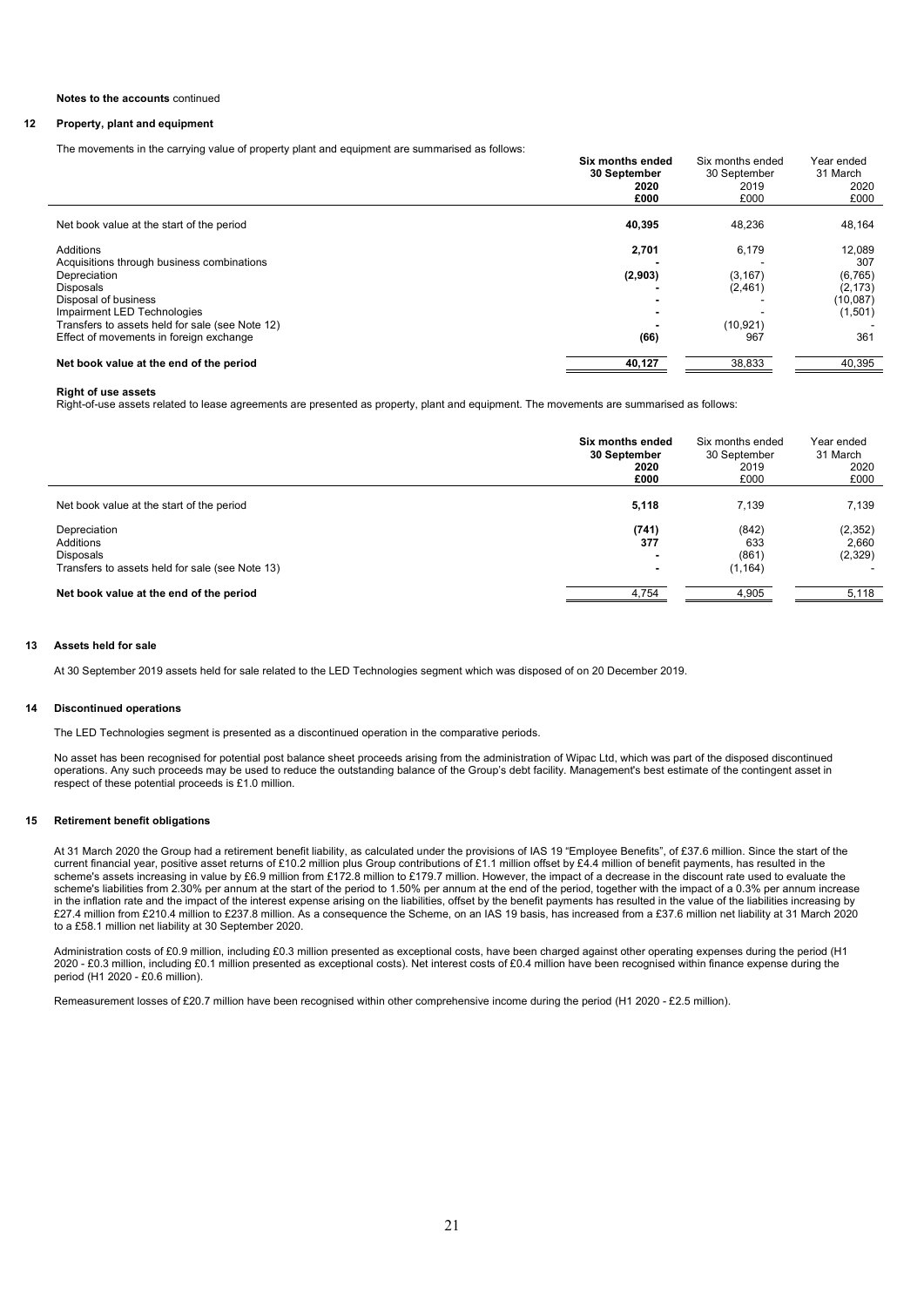# **16 Cash generated from operations**

|                                                                                     | <b>Six months</b><br>ended | Six months<br>ended | Year<br>ended |
|-------------------------------------------------------------------------------------|----------------------------|---------------------|---------------|
|                                                                                     | 30 September               | 30 September        | 31 March      |
|                                                                                     | 2020                       | 2019                | 2020          |
|                                                                                     | £000                       | £000                | £000          |
|                                                                                     |                            |                     |               |
| (Loss) / profit for the year - continuing operations                                | (1, 321)                   | (344)               | (1,900)       |
| (Loss) / profit for the year - discontinued operations                              |                            | (5,747)             | (9,509)       |
|                                                                                     |                            |                     |               |
|                                                                                     | (1, 321)                   | (6,091)             | (11, 409)     |
| <b>Adjustments for:</b>                                                             |                            |                     |               |
| Pension scheme contributions before deduction of administration costs               | (1, 350)                   | (777)               | (1, 551)      |
| Pension scheme administration costs recognised in income but paid by the scheme     | 812                        |                     |               |
| Depreciation charge                                                                 | 2,903                      | 3,167               | 6,765         |
| Amortisation of intangible assets                                                   | 144                        | 105                 | 172           |
| Exceptional tangible fixed asset write down, arising on rationalisation of business |                            | 1,501               | 1,501         |
| Exceptional impairment of intangible assets, arising on rationalisation of business |                            |                     | 1,405         |
| Loss on business disposal                                                           |                            |                     | 2,962         |
| Profit on disposal of other plant and equipment                                     |                            | (24)                | (327)         |
| Loss on disposal of intangible assets                                               |                            |                     | 13            |
| Loss on disposal of Investments                                                     |                            |                     | 7             |
| Cash flow relating to provision for site closure costs                              | (5)                        | (74)                | (310)         |
| Share based payment charge                                                          | 93                         | 90                  | 76            |
| Financial income                                                                    | (57)                       | (57)                | (104)         |
| Financial expense                                                                   | 1,149                      | 1,441               | 2,690         |
| Taxation                                                                            | 456                        | 702                 | 1,449         |
| Operating cash flow before changes in working capital                               | 2,824                      | (17)                | 3,339         |
| Changes in working capital (excluding the effects of acquisitions of subsidiaries)  |                            |                     |               |
| (Increase) / decrease in inventories                                                | 233                        | (1,087)             | (653)         |
| Decrease / (increase) in contract assets                                            | (2,095)                    | 16,322              | 16,942        |
| (Increase) / decrease in trade and other receivables                                | 107                        | (1,691)             | 2,531         |
| Increase / (decrease) in trade and other payables                                   | (3, 195)                   | 734                 | (367)         |
| Increase in contract liabilities                                                    | 2,696                      | 374                 | 11            |
| Cash generated from operations                                                      | 570                        | 14,635              | 21,803        |

# **17 Cash and cash equivalents**

| Cash and cash equivalents |              |              |           |
|---------------------------|--------------|--------------|-----------|
|                           | As at        | As at        | As at     |
|                           | 30 September | 30 September | 31 March  |
|                           | 2020         | 2019         | 2020      |
|                           | £000         | £000         | £000      |
| Cash and cash deposits    | 23,379       | 20,493       | 19,309    |
| <b>Bank overdrafts</b>    | (10, 672)    | (16, 633)    | (10, 957) |
|                           | 12.707       | 3,860        | 8,352     |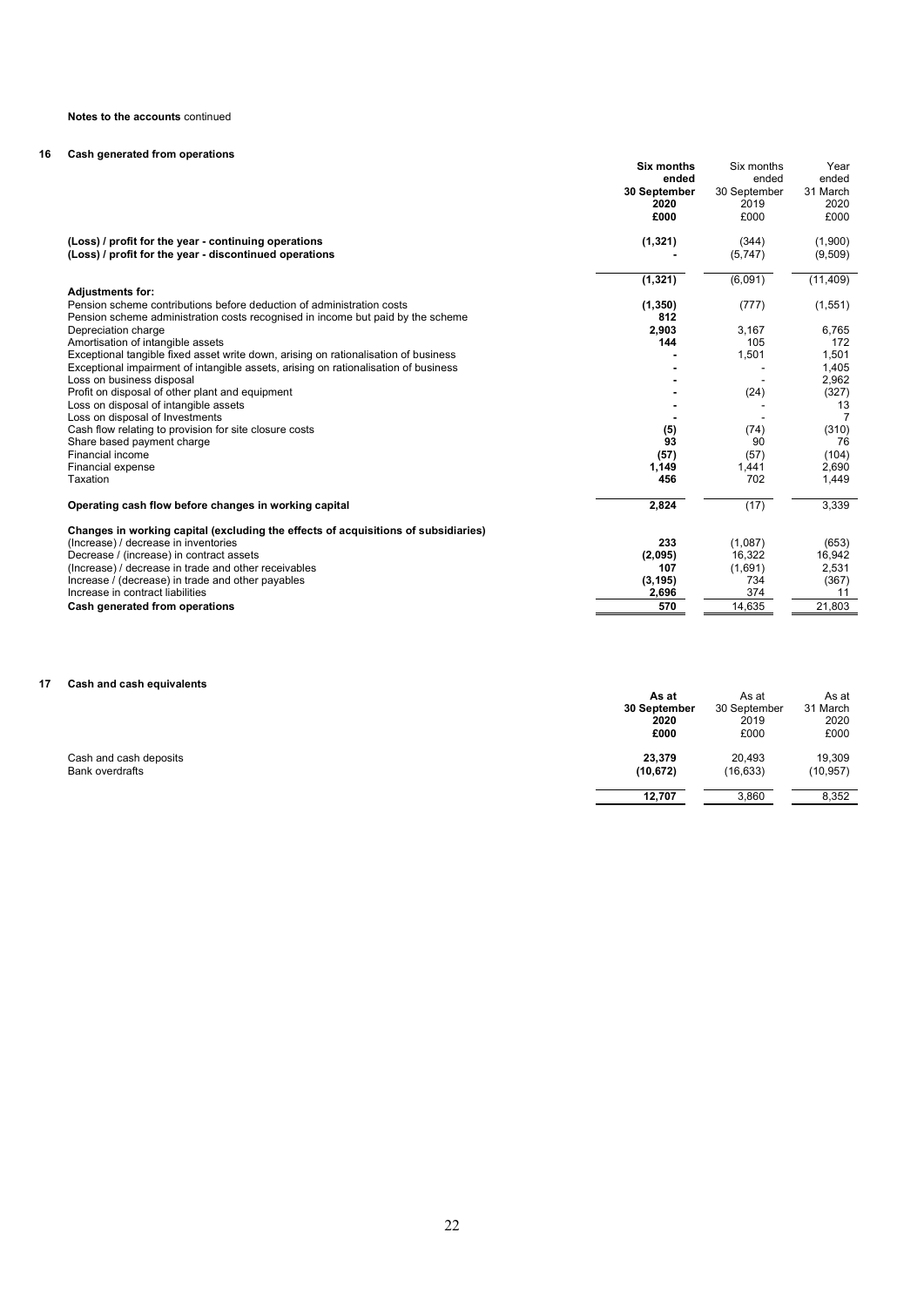#### **18 Net debt**

| The net movement in cash and cash equivalents can be reconciled to the change in net debt in the period as follows:                                 | <b>Six months</b><br>ended<br>30 September<br>2020<br>£000 | Six months<br>ended<br>30 September<br>2019<br>£000 | Year<br>ended<br>31 March<br>2020<br>£000 |
|-----------------------------------------------------------------------------------------------------------------------------------------------------|------------------------------------------------------------|-----------------------------------------------------|-------------------------------------------|
| Net increase in cash and cash equivalents<br>Net drawings of term loans, other loans and government support loans<br>Repayment of lease liabilities | 4,508<br>(6,663)<br>905                                    | 10,638<br>b<br>2,334                                | 15,450<br>9<br>462                        |
| Disposal of business                                                                                                                                |                                                            |                                                     | 1,481                                     |
|                                                                                                                                                     | (1, 250)                                                   | 12,977                                              | 17,402                                    |
| Effect of exchange rate fluctuations on net debt                                                                                                    | (751)                                                      | (516)                                               | (609)                                     |
|                                                                                                                                                     | (2,001)                                                    | 12,461                                              | 16,793                                    |
| Net debt at start of period                                                                                                                         | (27, 357)                                                  | (44, 150)                                           | (44, 150)                                 |
| Net debt at end of period                                                                                                                           | (29, 358)                                                  | (31, 689)                                           | (27, 357)                                 |

#### Net debt comprises:

|                                   | As at                | As at<br>30 September<br>2019<br>£000 | As at<br>31 March<br>2020<br>£000 |
|-----------------------------------|----------------------|---------------------------------------|-----------------------------------|
|                                   | 30 September<br>2020 |                                       |                                   |
|                                   |                      |                                       |                                   |
|                                   | £000                 |                                       |                                   |
|                                   |                      |                                       |                                   |
| Cash and cash deposits            | 23.379               | 20.493                                | 19,309                            |
| <b>Bank overdrafts</b>            | (10, 672)            | (16, 633)                             | (10, 957)                         |
| Bank loans                        | (34, 504)            | (30, 597)                             | (30, 442)                         |
| Government COVID-19 support loans | (2,589)              |                                       |                                   |
| Other loans                       | (29)                 | (21)                                  | (17)                              |
| Lease liabilities                 | (4, 943)             | (4,931)                               | (5,250)                           |
| Net debt                          | (29, 358)            | (31, 689)                             | (27, 357)                         |

On 14 August 2020 the Group concluded a restructuring with the Company's bank, HSBC. The debt facilities now available to the Group comprise a term loan of £34.5m, of which £3.0m will be amortised by 30 September 2022 and a £3.5m revolving credit facility maturing on 31 July 2023.

#### **19 Financial instruments**

The fair value of financial assets and liabilities are not materially different from their carrying value.

There are no material items as required to be disclosed under the fair value hierarchy.

## **20 Ordinary share capital**

|                                                                                 | Number<br>of shares | £000  |
|---------------------------------------------------------------------------------|---------------------|-------|
| Ordinary shares of 5 pence each:                                                |                     |       |
| Issued and fully paid at 30 September 2019, 31 March 2020 and 30 September 2020 | <u>73,419,193</u>   | 3,671 |

## **21 Related parties**

## **Identity of related parties**

The Company has a related party relationship with its subsidiaries, its directors and executive officers and the Group pension scheme. There are no transactions that are required to be disclosed in relation to the Group's 60% dormant subsidiary Platform Diagnostics Limited. There have been no changes in related parties in the period to 30 September 2020.

## **Transactions with key management personnel**

Key management personnel are considered to be the executive directors of the Group. Full details of directors' remuneration are disclosed in the Group's annual report. In the six months ended 30 September 2020, remuneration to current and former directors amounted to £0.350 million (six months ended 30 September 2019 - £0.544 million).

#### **Group pension scheme**

A third-party professional firm is engaged to administer the Group pension scheme. The associated investment costs are borne by the scheme in full. It has been agreed with the trustees of the scheme that, under the terms of the recovery plan, the scheme would bear its own administration costs. Administration costs of £0.8 million, including £0.3 million presented as exceptional costs, have been charged against other operating expenses during the period (H1 2020 - £0.3 million, including £0.1 million presented as exceptional costs.)

The total of deficit reduction contributions and administration costs paid during the period were £1.4 million (H1 2020 - £0.8 million).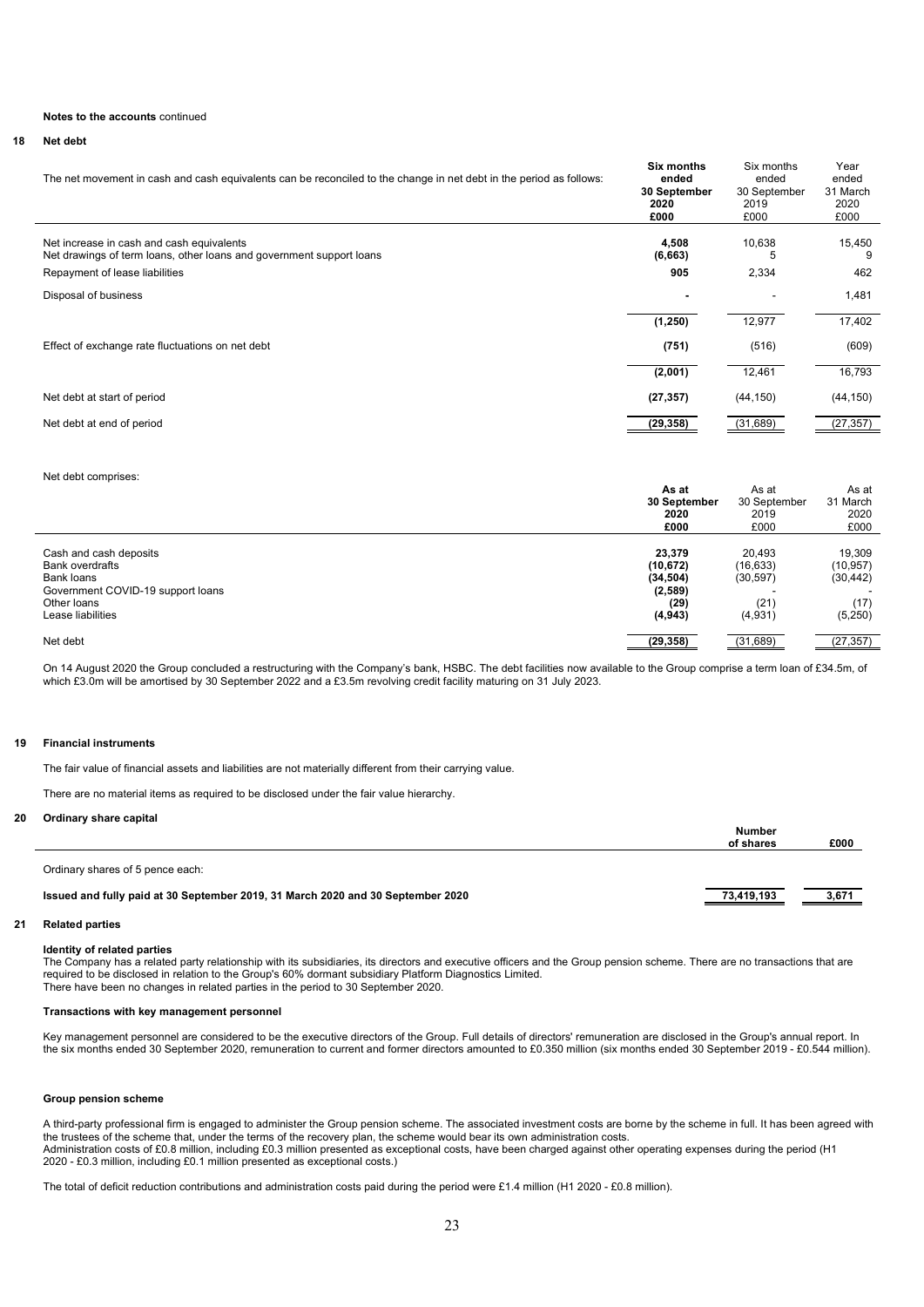## **22. Post balance sheet events**

On 19 November 2020 £0.5m of proceeds from the Administrators of Wipac Ltd was received by the Group's lending bank and used to reduce the drawn balance on the Group's debt facility. This will be recognised by the Group as an exceptional profit on disposal of discontinued operations during the second half of the financial year. At 30 September 2020, Management's best estimate of the contingent asset in respect of these proceeds is £1.0 million (see note 14) and this post balance sheet event does not change this estimate.

On 20 November 2020 a further judgment in the Lloyds Banking Group GMP equalisation litigation was handed down. The judgment confirms that trustees of defined benefit pension schemes that provide Guaranteed Minimum Pensions (GMPs) are required to revisit and, where necessary, top-up historic cash equivalent transfer values (CETVs) that have been calculated on an unequalised basis. The Group will work with the Trustees of the Scheme to identify the data needed to quantify the impact of this latest ruling on (a) the funding requirements of the Scheme and (b) the Group's financial statements.

## **23. Seasonality**

There are no specific seasonal factors which impact on the demand for products and services supplied by the Group, other than for the timing of holidays and customer shutdowns. These tend to fall predominantly in the first half of Carclo's financial year and, as a result, revenues and profits are usually higher in the second half of the financial year compared to the first half.